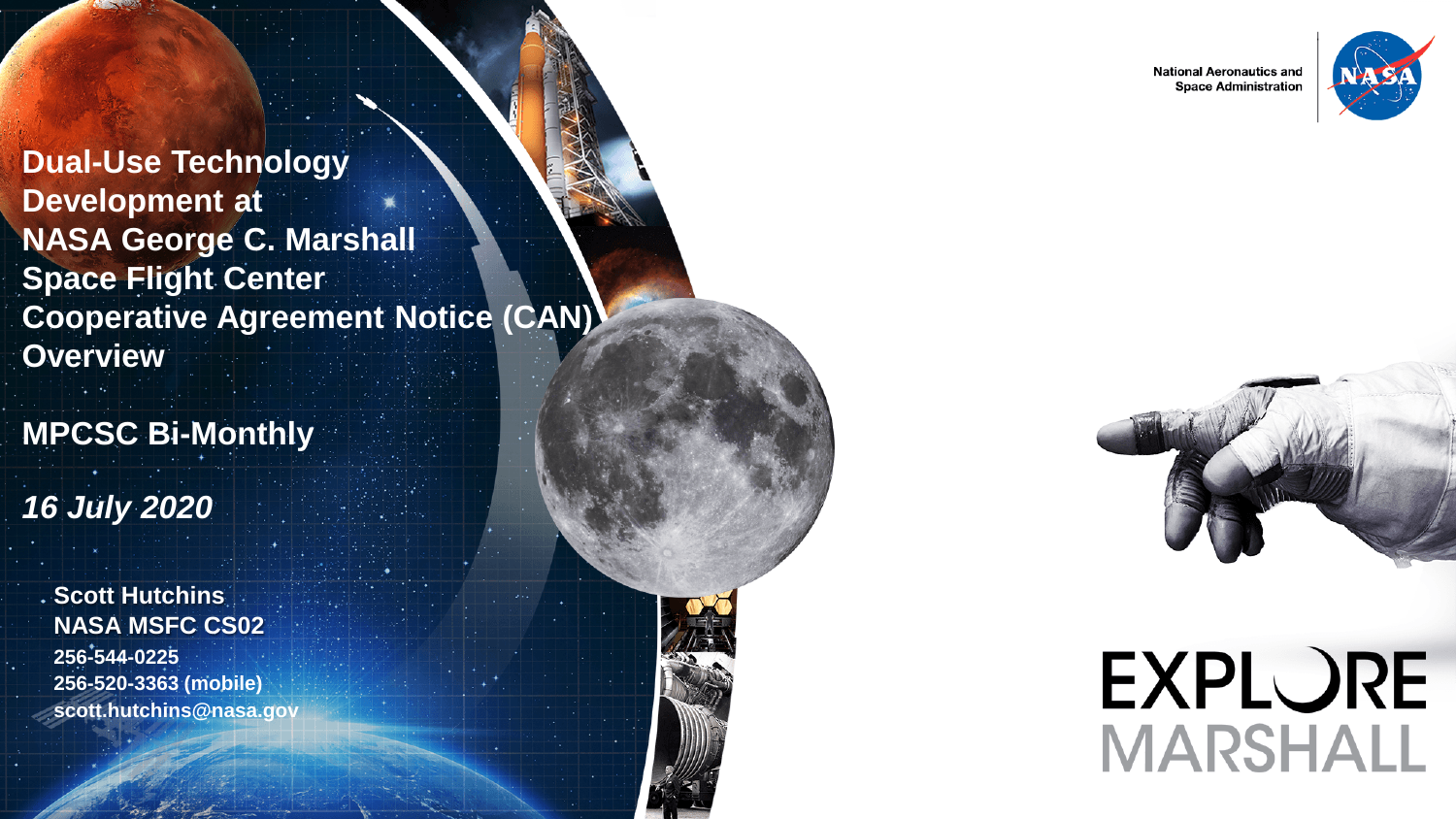**Dual-Use Technology Development @ Marshall Space Flight Center Cooperative Agreement Notice (CAN)**

**Enhance Marshall's ability to partner with U.S. universities and industry to advance a technology development objective of the Partner as well as help meet a specific NASA/MSFC mission need**

**Solicit, competitively select, establish and support the accomplishment of collaborative, resourcesharing Cooperative Agreement projects where:**

- **1. The Partner is developing a technology primarily for its own public purposes**
- **2. The proposed technology complements the technology development interests of Marshall**
- **3. NASA/Marshall can provide financial support and/or other in-kind assistance**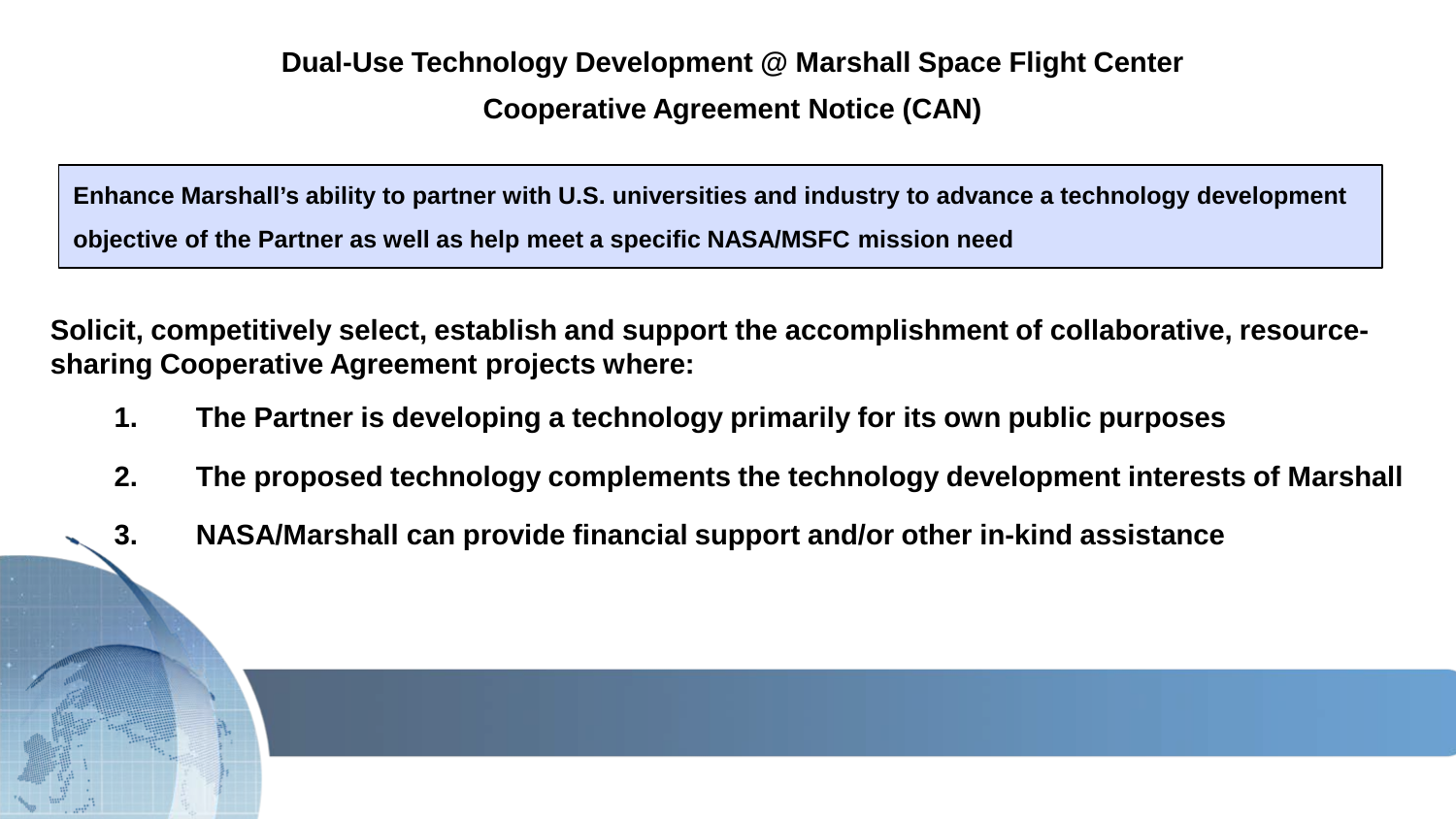#### **NATIONAL AERONAUTICS AND SPACE ADMINISTRATION (NASA)**

George C. Marshall Space Flight Center Office of Strategic Analysis and Communications (OSAC)

Dual Use Technology Development at Marshall Space Flight Center 2020

**COOPERATIVE AGREEMENT NOTICE (CAN)**

#### **ANNOUNCEMENT NUMBER:** 80MSFC19N0001

**CATALOG OF FEDERAL DOMESTIC ASSISTANCE (CFDA) NUMBER: 43.009**

**ANNOUNCEMENT TYPE:**  Initial announcement of this funding opportunity

> **Issued:** September 12, 2019 (Amendment 2 issued June 22, 2020)

**KEY DATES:**  This CAN is effective until **September 30, 2020** Other Key Dates are found on pages 4 and 23 of this CAN

- **2020 Marshall CAN release date: 12 September 2019 w/ Amendment 2: 22 June 2020**
	- **2020 MSFC CAN Solicitation number: 80MSFC19N0001**
	- **Released annually: Typically in August or early September of each year**
- **Posted on NASA NSPIRES and FBO (beta.SAM.gov) soliciting U.S industry and university responses**
- **2 Step Process**
	- **Step-1: White Paper submittal Step-2: Invited full Proposal submittal**
- **MSFC resource contributions to the Partner range from \$10K - \$250K in value for each awarded project**
	- **Cash contribution or in-kind contributions (MSFC labor, facility use, materials, etc.), or both**
- **Partner in-kind resource contributions must match or exceed the MSFC contribution to the project**
- **Project Period of Performance – up to 1 year. No-cost extensions (NCE) for additional project duration**
- **Multiple Cooperative Agreement awards are available**
- **CAN Award Selection Official: MSFC Associate Director, Technical**
- **2 independent opportunities for Step-1 White Paper submissions in each annual CAN 2020 CAN Due dates: Period 1: October 16, 2019 (completed) Period 2: May 6, 2020 (underway)**

**~ 6.0 months from Step-1 White Paper submittal to Cooperative Agreement project start**

• **Includes evaluation/selection of submitted White Papers, development & evaluation/selection of invited Proposals, establishment of Cooperative Agreements for selected Projects**

> **Marshall Dual-Use Technology Development Cooperative Agreement Notice (CAN)**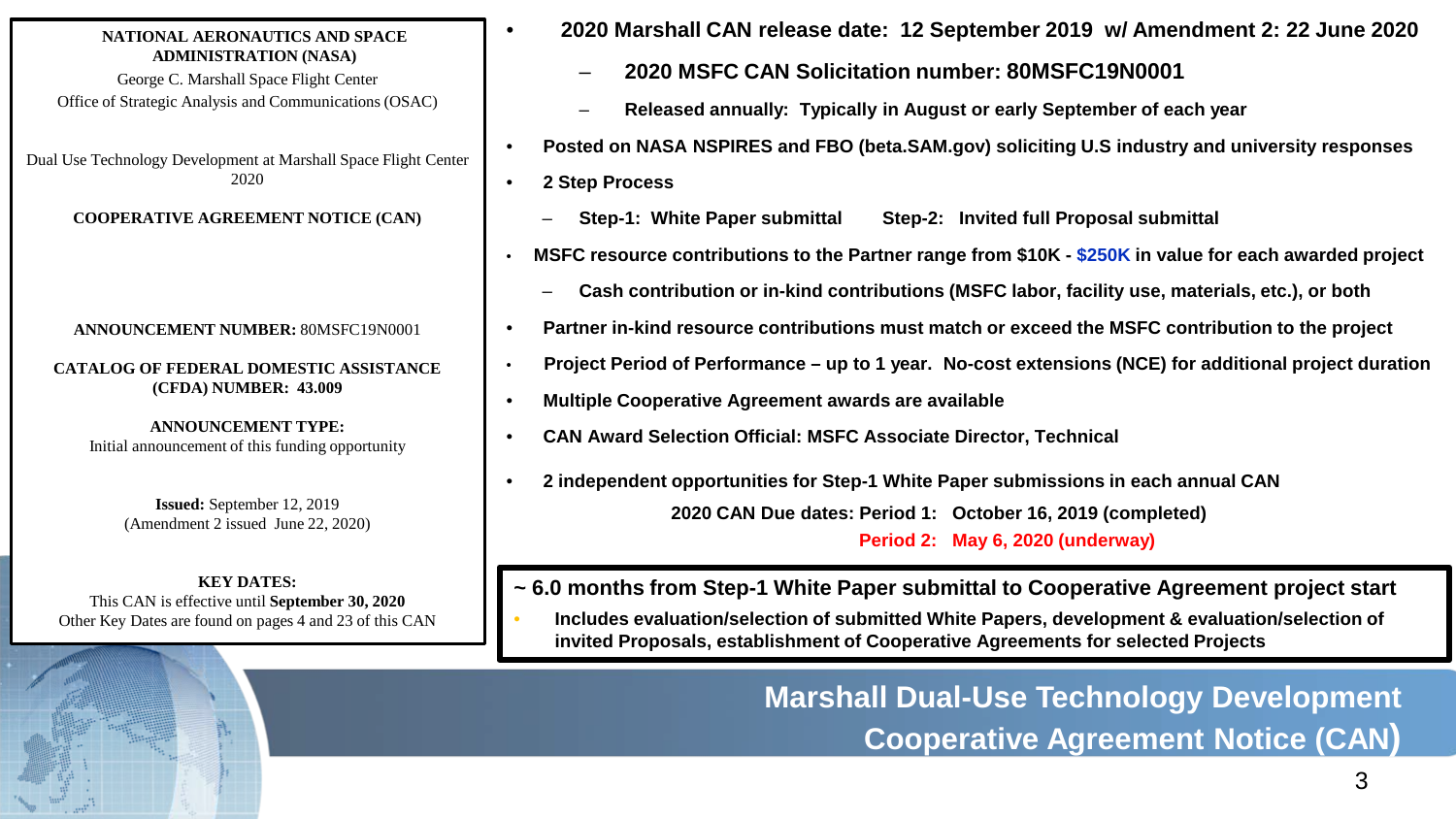### **Advancing technologies with commercialization potential that also enable or benefit upcoming MSFC programs and projects.**

- Innovative/Advanced Propulsion Systems Technologies (launch vehicles, in-space, landers)
- Technologies Supporting Advanced Manufacturing, Structures and Materials
- Habitation Systems and Supporting Technology Development
- Technologies Supporting Environmental Control and Life Support Systems (ECLSS)
- Technologies Supporting Spacecraft Systems (Avionics, Power, Comm, GN&C, etc.)
- Technologies Enabling Science Research (Earth, Solar, Lunar/Planetary, Space Wx & Environments)

## **Marshall Dual-use Technology Development CAN Technology Interest Areas**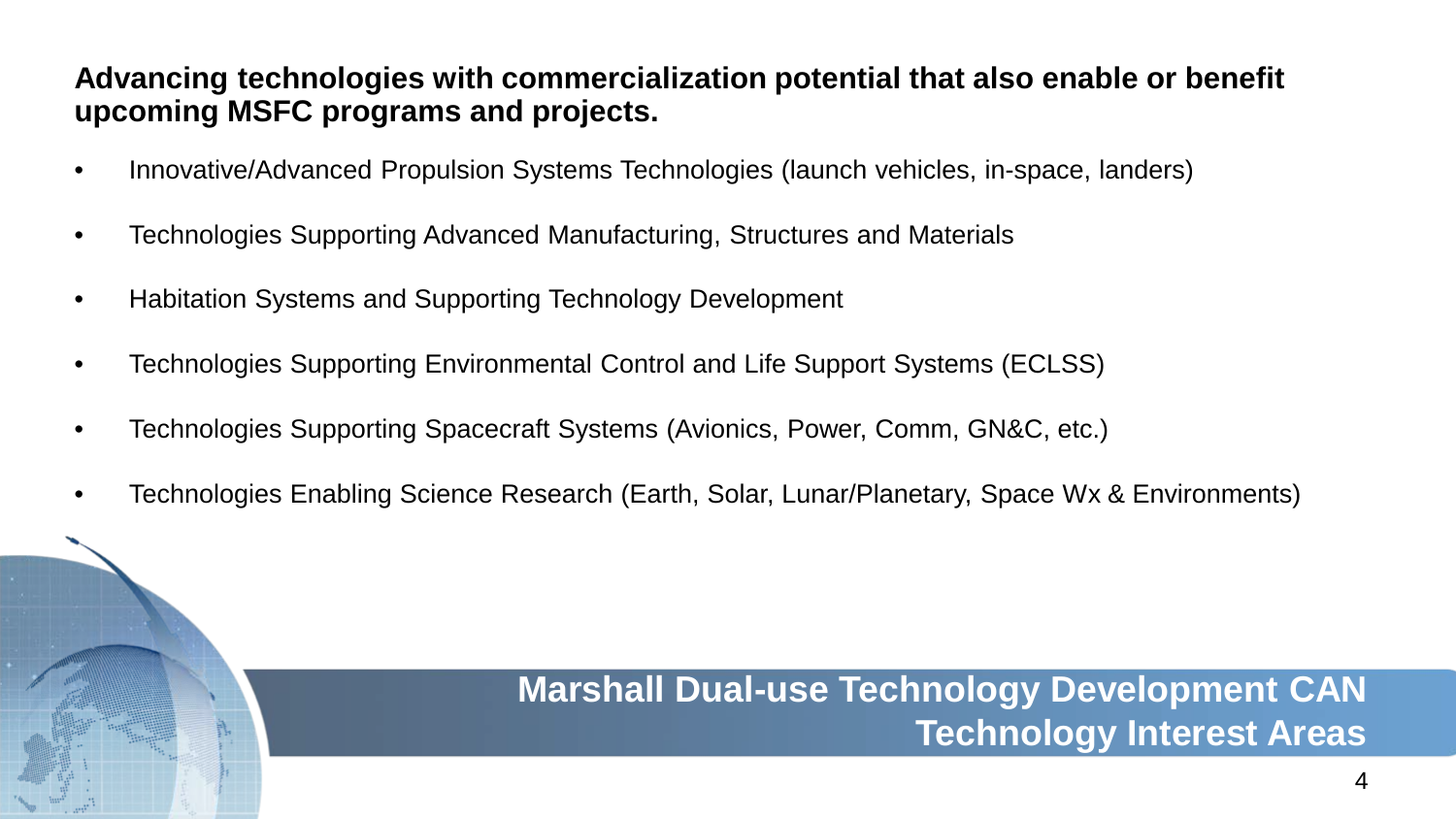### **Collaboration between the candidate partner PI and Marshall POCs / Subject Matter Experts is permitted and encouraged during White Paper and Proposal development**

- Free and open communication & collaboration during:
	- Development of initial collaborative project ideas
	- Advice and relevant MSFC input during the submitting Partner's development of the White Paper and the invited Proposal
- Limited, coordinated communication during:
	- The MSFC evaluation phase of submitted White Papers and invited Proposals
		- Occurs between the White Paper / Proposal submittal date and the MSFC official notification to the offering PI of section/nonselection results
		- Can be initiated and arranged by MSFC POCs but must be coordinated with MSFC Procurement

• Typically occurs via a telecom with the submitting PI to clarify or address potential concerns with the White Paper or Proposal regarding technical content, cost items, or resource contributions

## **Marshall Dual-use Technology Development CAN Pre-Award Collaboration**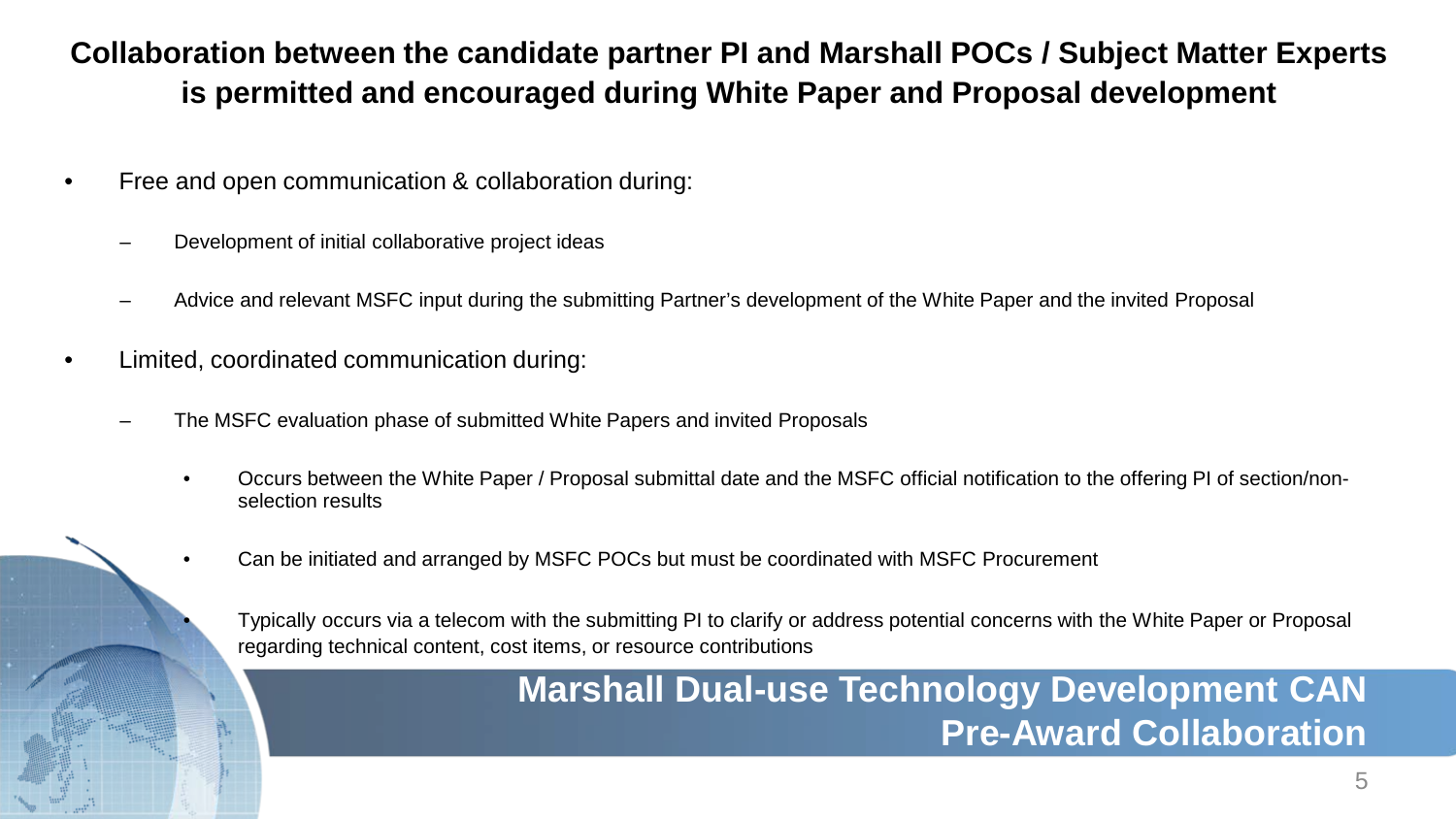### **1. Relevance to NASA/MSFC Need**

– Does the proposed project provide a satisfactory solution to a specific NASA MSFC need?

### **2. Technical Quality & Appropriateness**

– Technical approach including anticipated partner & MSFC project roles/tasks, the clarity of the expected outcome, the anticipated accomplishments, and the level of technical challenges versus projected benefit

### **3. Appropriateness of Cost Projections**

- Appropriateness and suitability of the total project cost projections.
- Appropriateness and suitability of the proposed MSFC and partner resource sharing contributions to the total project cost

### **4. Recommendation**

– Is it recommended to invite the Step-2 full project proposal?

# **Step 1 White Paper Assessment Criteria**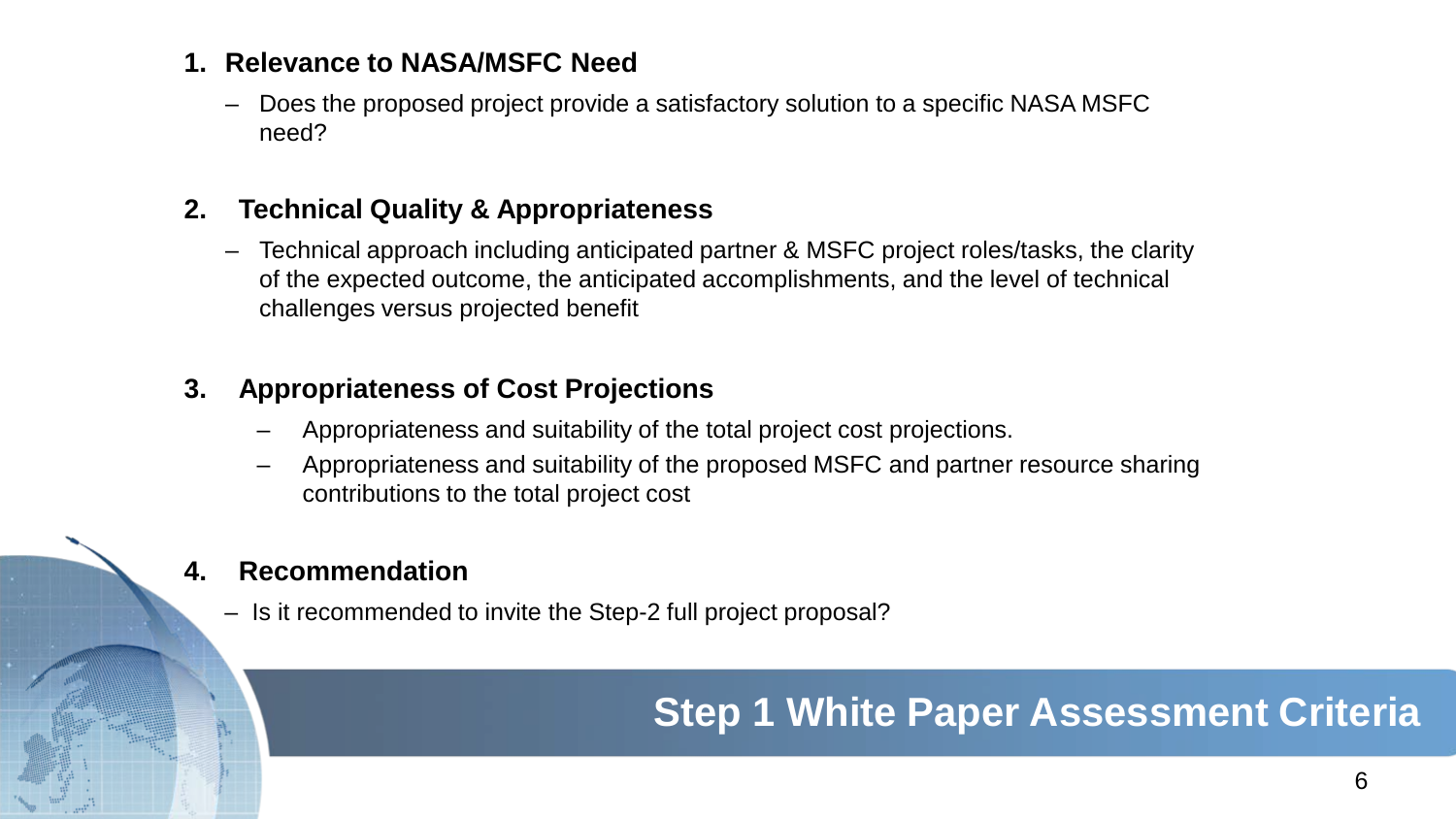### **1. Technical Merit and Feasibility (40%)**

– Project merit, approach, deliverables / personnel & facilities / Technical Schedule & **Milestones** 

### **2. Business Plan (20%)**

- Commercial potential of the technology
	- Industry Partner's commercial objectives for the investment
	- University Partner's research priorities and vision for eventual application to commercial use

### **3. Cost Plan (40%)**

- Cost Plan elements are clearly decribed and complete for the scope and tasks of the project
- Total estimated resources needed for the project are adequate, and the cash & in-kind resources contributions of MSFC & the CAN project partner are appropriate for each

### **4. Recommendation**

– Is the Proposal recommended to select for a Cooperative Agreement project?

# **Step 2 Proposal Assessment Criteria**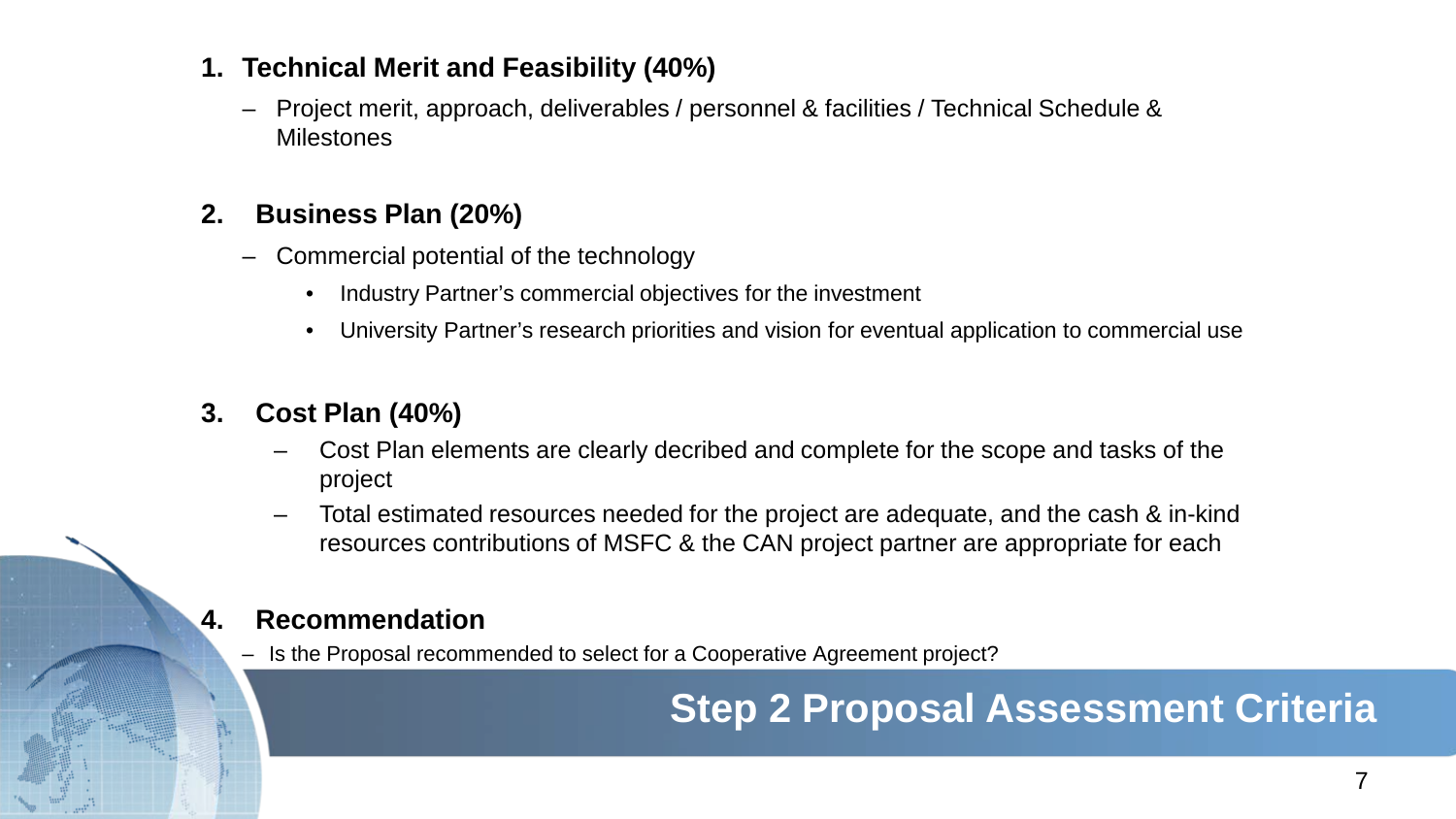#### **13 cycles of Cooperative Agreement selections completed in 7 annual CAN releases 2014 - 2020**

- CAN 2014; CAN 2015 Period 1, 2 & 3; CAN 2016 Period 1 & 2; CAN 2017- Period 1 & 2; CAN 2018 Period 1 & 2; 2019 CAN Period 1 & 2
- CAN 2020 Period 1 completed. CAN 2020 Period 2 evaluation and selection process is now underway
	- **Total of 132 Cooperative Agreement projects selected for awards from 278 White Papers submitted**
		- **96 university projects and 36 industry projects**
	- **~ \$19.6 M in combined university / industry Partners & Marshall project resources**
		- **Total MSFC resource contribution value ~ \$8.9M**
			- Cash contribution to partner and/or MSFC labor, materials, test facility/equipment use or other in-kind contributions
			- MSFC / NASA resource contributions have ranged from \$9K to \$152K per awarded CAN project (up to \$250K max limit as of 2020)
			- MSFC funding is provided by multiple sponsors (MSFC Technical Director, ED, various MSFC Projects, and NASA HQ and other NASA centers, etc)
		- **Total university and industry Partner matching resource contributions: ~ \$10.7M** 
			- Labor, materials, facility and equipment use, and/or other in-kind contributions by the Partner to the project
			- Partner individual project resource contributions range from \$9K to \$648K per CAN project
- The current 2020 MSFC CAN is closed for new submissions. Anticipate release of the 2021 MSFC CAN opportunity in August or September 2020

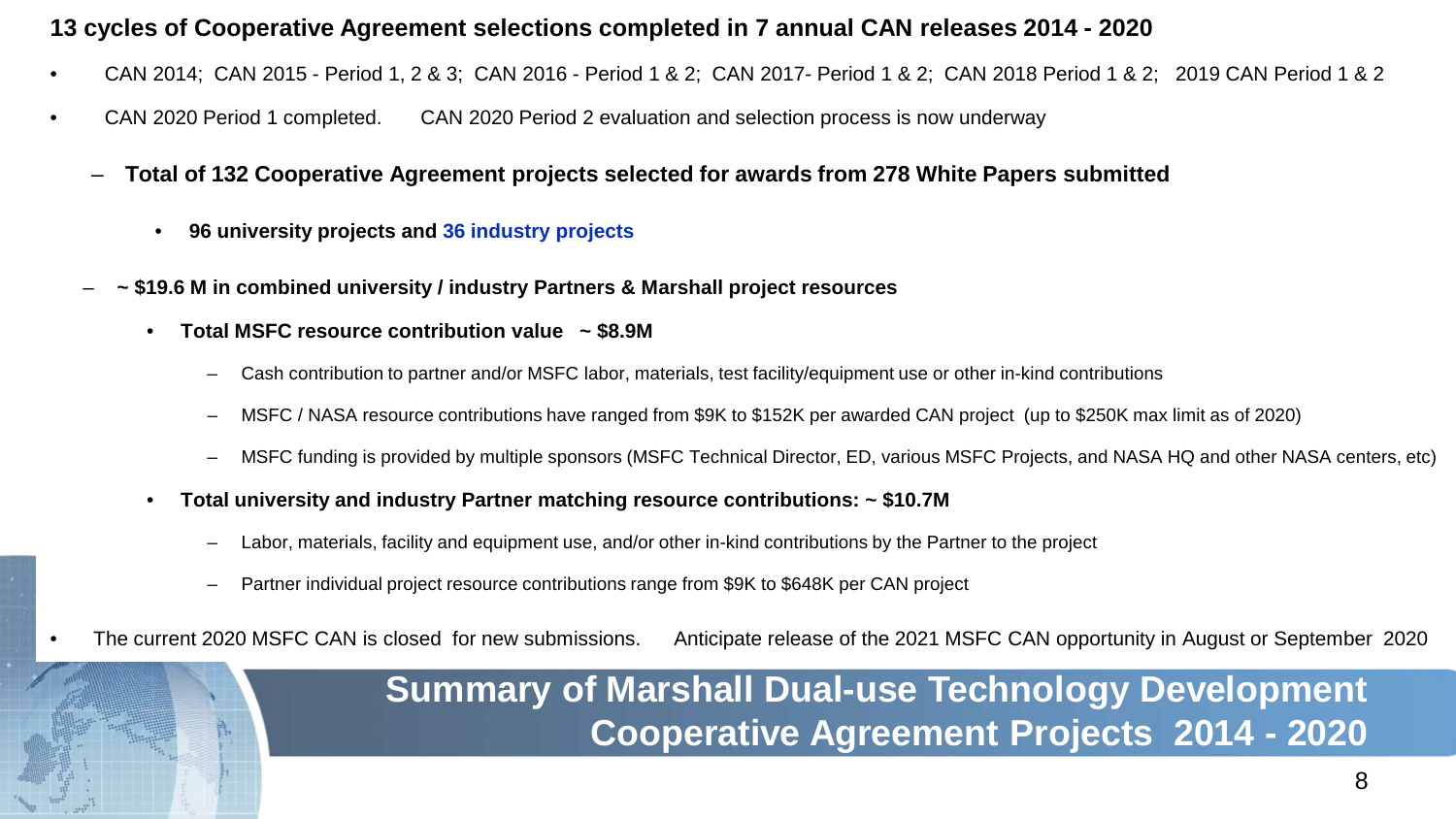- **58 White Papers submitted in response to the MSFC CAN opportunity (2019 CAN Period 2 + 2020 CAN Period 1)** 
	- (+5.5% from previous CAN year: 2018 CAN Period 2 + 2019 CAN Period 1)
- **34 NASA Cooperative Agreement projects for collaborative technology development partnerships awarded by MSFC.**  $(+ 26%)$
- **29 University partnership projects** supporting university faculty principle Investigator research that matches MSFC technology development interests and needs (+ 53%)
	- **Includes 9 projects with MSI universities** (+ 125%)
	- **39 university students** across all academic levels have directly participated in and supported the faculty PI in these collaborative research projects with MSFC (+ 26%)
		- many of these students have used our MSFC CAN project effort as the basis for their Master's or PhD thesis.
			- 10 undergraduate students
			- 9 master's degree candidates
			- 18 PhD candidates
			- 2 Post-doc researchers
- **5 Industry partnership projects** supporting company IRAD project efforts that match MSFC technology development interests and needs (8 last year: **-** 38%)

## **Summary CAN Metrics for the 2019/2020 CAN Year (1 of 3)**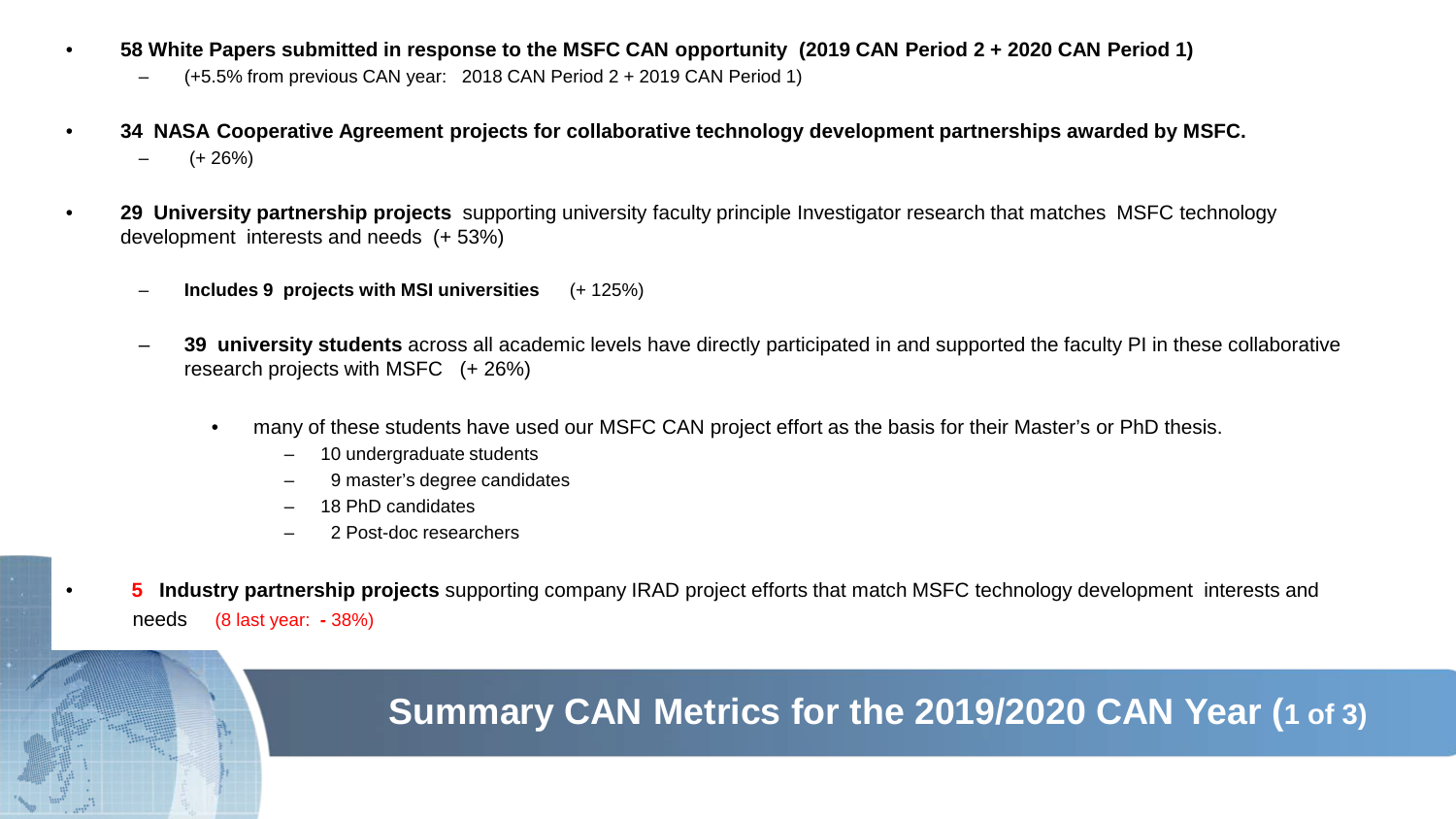| <b>Total NASA project resource contributions</b>             | $=$ \$2.66 M | (+33% from previous year) |
|--------------------------------------------------------------|--------------|---------------------------|
| Total CAN partner project resource contributions             | $=$ \$2.73 M | $(+ 15\%)$                |
| Total value of combined NASA/partner CAN Project investments | $=$ \$5.40 M | $(+ $23\%)$               |

- **Over \$2.66M in MSFC CAN resource funding has been provided by 17 different MSFC and NASA sponsor sources** (+42%. Up from 12 sponsor sources last year)
	- **Sources include MSFC Center IRAD resources, Engineering Directorate resources, various Marshall major program to small project office sponsors, and NASA HQ funding sources**
	- **Occasionally, even funding from project office sponsors at other NASA centers**

## **Summary CAN Metrics for the 2019/2020 CAN Year (2 of 3)**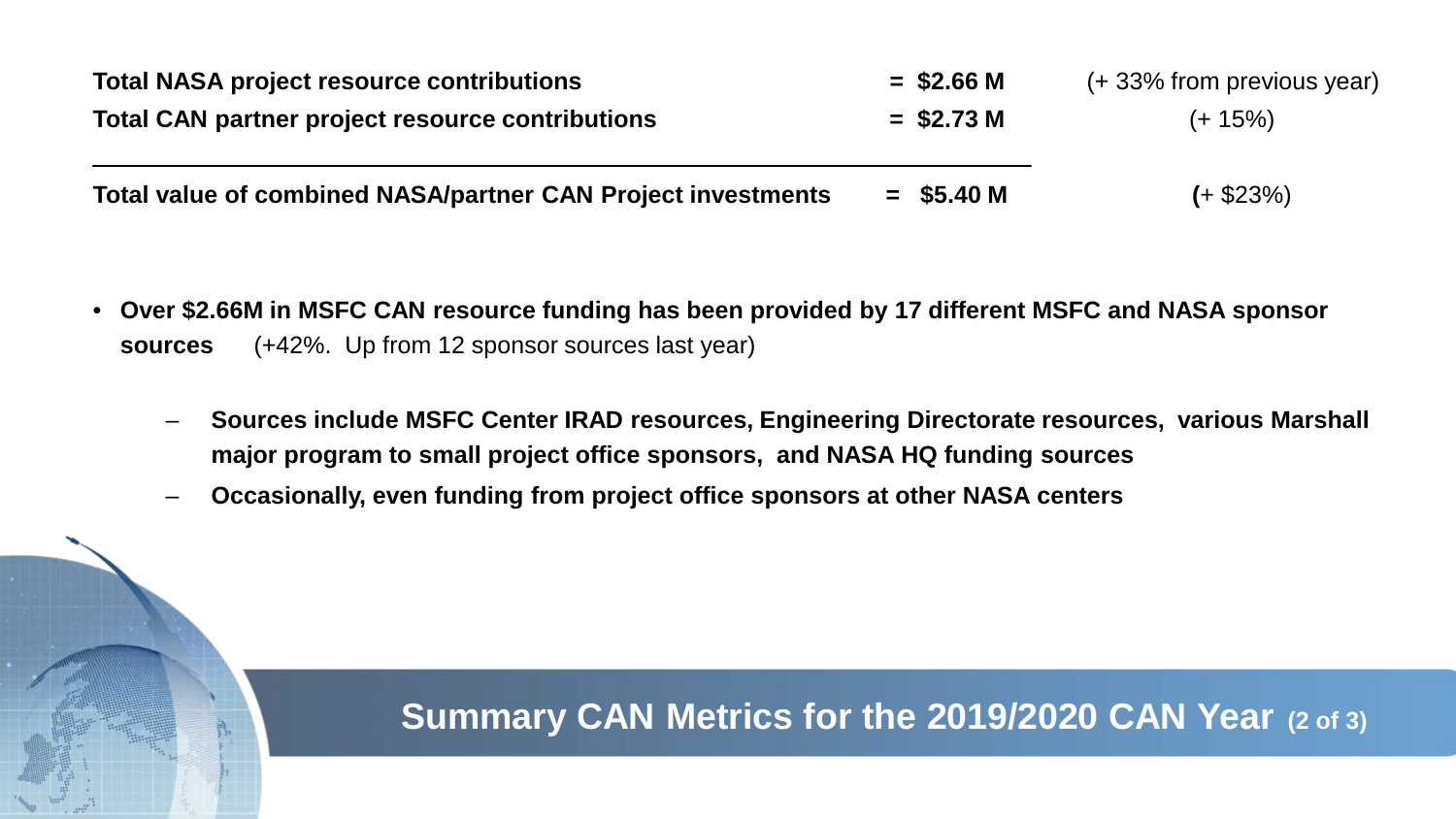#### **2019 CAN Period 2 + 2020 CAN Period 1**

**5 Industry partners: • C3 Propulsion • CFD Research Corporation • Geoplasma, LLC • Skyre, Inc • Qualtech Systems Inc.**

**24 university partners including 8 Minority Serving Institution (MSI) universities:**

- **Auburn BYU CalTech • Dillard (MSI) • FAMU (MSI) FIT FIU (MSI) GaTech LSU MSU • OSU Purdue • Rowan Southern (MSI)**
- **TennTech UAH UofA UCal Irvine UF UNLV (MSI) • UNM (MSI) • Puerto Rico –Mayagüez (MSI) UTK**

**MSFC Technology Development areas supported by the 34 CAN Projects for the 2019/2020 award year (some projects cross multiple priority areas)** 

- **Space Launch System (SLS) - 4 projects** 
	- **(Verification support tools, Friction Stir Welding advancements)**
- **Advanced Manufacturing/Materials - 9 projects** 
	- **(AM relevant to various applications: ionic liquids for ECLSS & in-situ regolith steelmaking, ultra/supercapacitors, ISM, 3D sensor printing, space structures, thermal control materials, polymers)**
- **Propulsion and In-space transport - 7 projects**
	- **(Small s/c propulsion (Lunar Flashlight risk reduction), RCS systems, IL mono prop, solar sail, NTP, AM projects targeting LRE Propulsion systems)**
- **ECLS Systems - 5 projects** 
	- **(ECLSS specific applications)**
- **Habitat Systems - 1 projects** 
	- **(AM projects with specific habitat radiation protection applications)**
- **Lander Systems - 1 project** 
	- **(Precision rendezvous guidance)**
	- **Science - 1 project** 
		- **(Microwave sensors for global ocean wind research)**
	- **Crosscutting or supporting - 6 project** 
		- **(Inertial sensors, engineering modeling/analysis capability, vibration isolation, wireless power, wireless comm)**

## **Summary CAN Metrics for the 2019/2020 CAN Year (3 of 3)**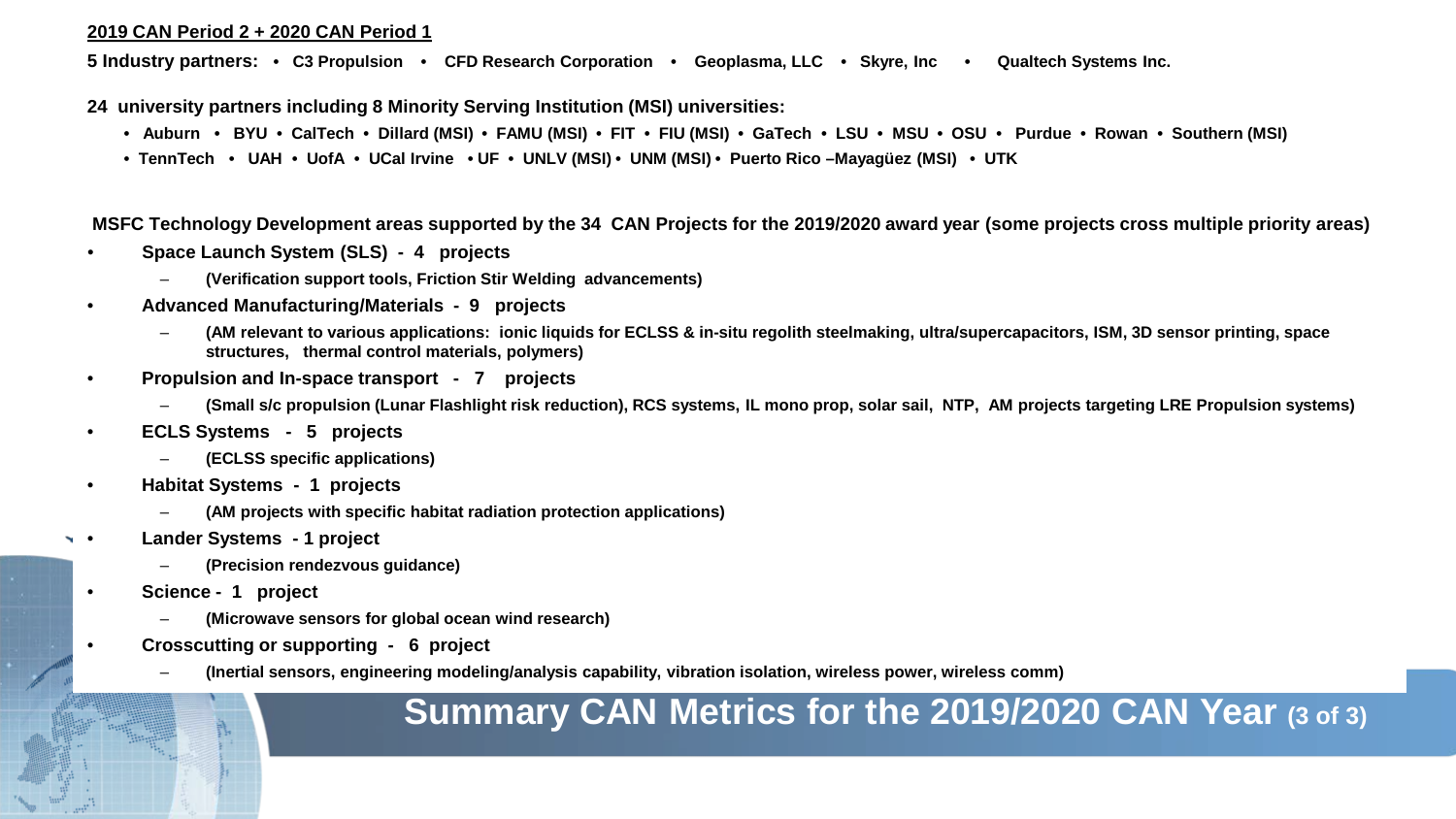#### **NATIONAL AERONAUTICS AND SPACE ADMINISTRATION (NASA)**

George C. Marshall Space Flight Center Office of Strategic Analysis and Communications (OSAC)

Dual Use Technology Development at Marshall Space Flight Center 2021

**COOPERATIVE AGREEMENT NOTICE (CAN)**

#### **ANNOUNCEMENT NUMBER:** 80MSFC20N0001 (TBD)

**CATALOG OF FEDERAL DOMESTIC ASSISTANCE (CFDA) NUMBER: 43.009**

**ANNOUNCEMENT TYPE:**  Initial announcement of this funding opportunity

#### **Issued:** Late August or Early September 2020 (TBD)

**KEY DATES:**  This CAN is effective until **September 30, 2022** Other Key Dates are found on pages 4 and 23 of this CAN

- **2021 Marshall CAN release date: late August or early September 2020**
	- **2021 MSFC CAN Solicitation number: 80MSFC20N0001 (TBD)**
	- **Released annually: Typically in August or early September of each year**
- **Posted on NASA NSPIRES and FBO (beta.SAM.gov) soliciting U.S industry and university responses**
- **2 Step Process**
	- **Step-1: White Paper submittal Step-2: Invited full Proposal submittal**
- **MSFC resource contributions to the Partner range from \$10K - \$250K in value for each awarded project**
	- **Cash contribution or in-kind contributions (MSFC labor, facility use, materials, etc.), or both**
- **Partner in-kind resource contributions must match or exceed the MSFC contribution to the project**
- **Project Period of Performance – up to 1 year. No-cost extensions (NCE) for additional duration**
- **Multiple Cooperative Agreement awards are available**
- **CAN Award Selection Official: MSFC Associate Director, Technical**
- **2021 CAN may have only 1 opportunity for Step-1 White Paper submissions (instead of the usual 2) 2021 CAN Due dates: Period 1:** October 7, 2020 **February 3, 2021 (TBD target date)**

Period 2: May 5, 2021

- **~ 6.0 months from Step-1 White Paper submittal to Cooperative Agreement project start**
- **Includes evaluation/selection of submitted White Papers, development & evaluation/selection of invited Proposals, establishment of Cooperative Agreements for selected Projects**

**Marshall Dual-Use Technology Development Cooperative Agreement Notice (CAN)**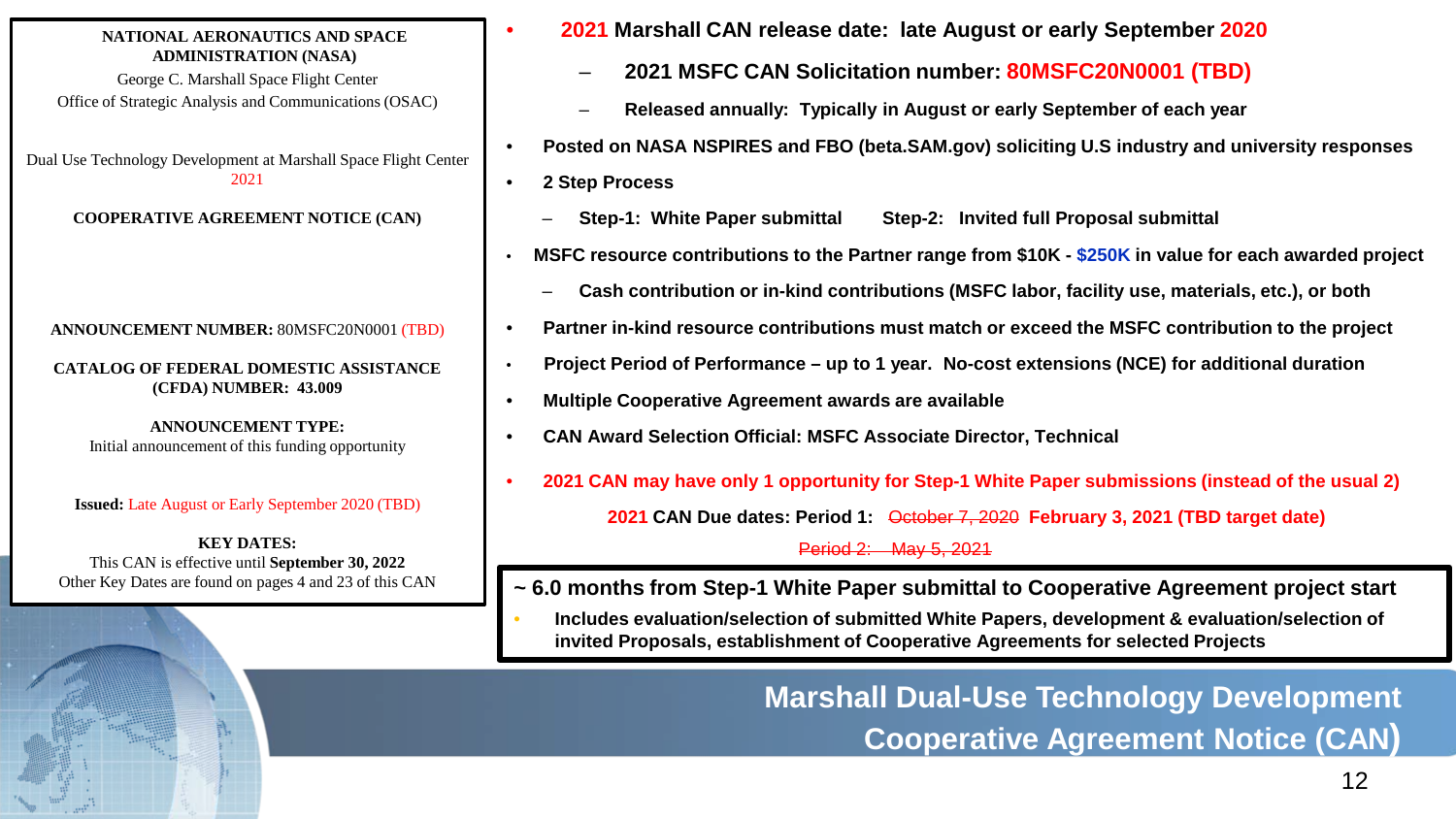# Back up charts

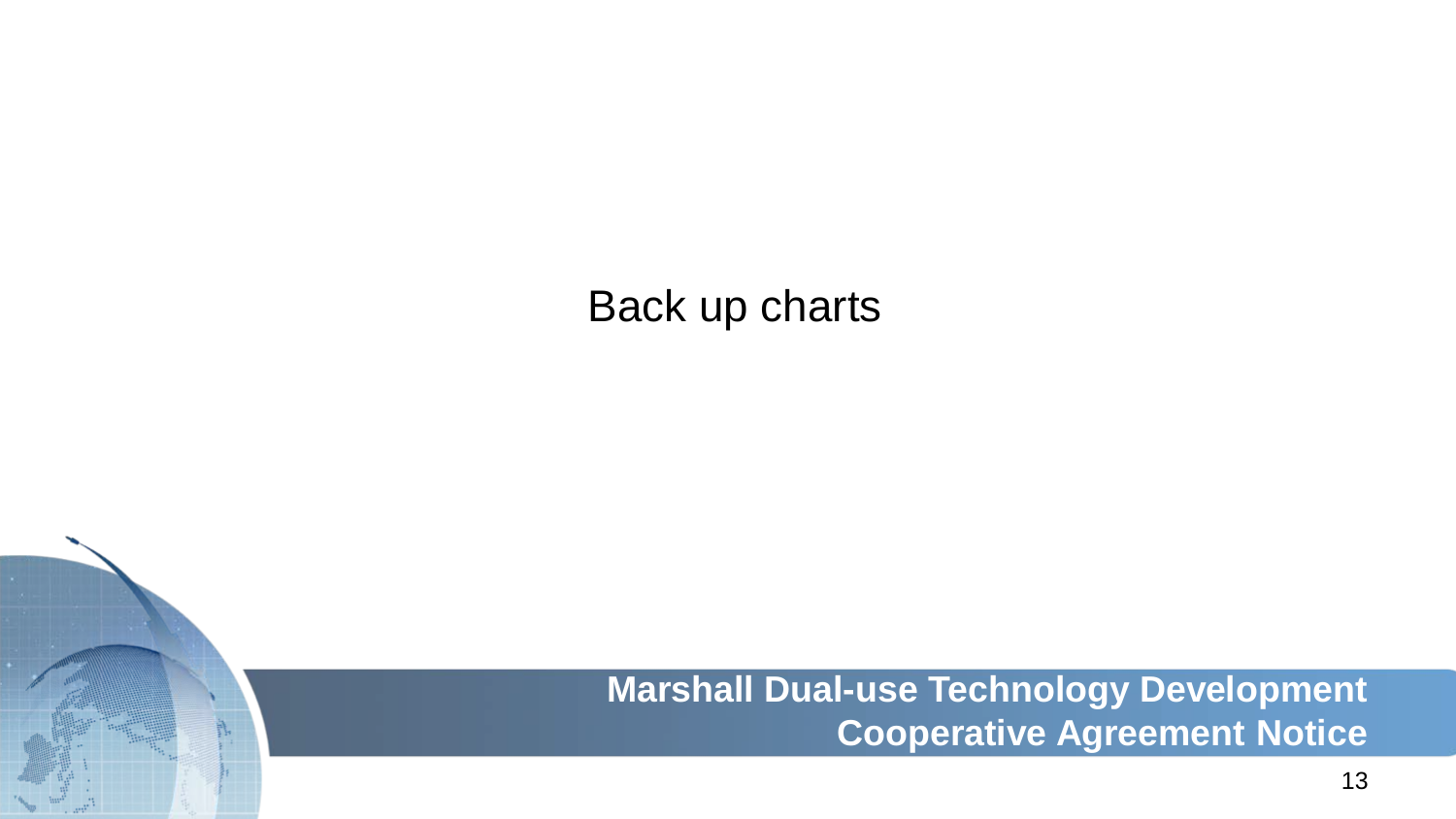| <b>Project Areas of Interest</b>                                                                                      | <b>Engineering Directorate Point of Contact</b> | <b>Contact Information</b>                |
|-----------------------------------------------------------------------------------------------------------------------|-------------------------------------------------|-------------------------------------------|
|                                                                                                                       |                                                 |                                           |
| 1. Innovative/Advanced Propulsion                                                                                     | ER64/Jarvis Caffrey                             | jarvis.a.caffrey@nasa.gov (256) 544-8464  |
| Propulsion systems technologies for launch, in-space transportation, surface landers, and small spacecraft/satellites |                                                 |                                           |
| In-Space chemical propulsion                                                                                          |                                                 |                                           |
| Nuclear-Thermal Propulsion systems technologies                                                                       |                                                 |                                           |
| Components and systems for engines and reaction control systems                                                       |                                                 |                                           |
| Advanced Manufacturing for Propulsion Elements                                                                        |                                                 |                                           |
|                                                                                                                       |                                                 |                                           |
| 2. Advanced Manufacturing: Structures and Materials                                                                   | <b>EM01/DeWitt Burns</b>                        | dewitt.burns@nasa.gov (256) 544-2529      |
| Additive Manufacturing Technologies                                                                                   |                                                 |                                           |
| Digital Manufacturing Technologies                                                                                    |                                                 |                                           |
| In-Space Advanced Manufacturing and Repair                                                                            |                                                 |                                           |
|                                                                                                                       |                                                 |                                           |
| 3. Technologies supporting Environmental Control and Life Support                                                     | ES62/Jay Perry                                  | jay.l.perry@nasa.gov (256) 544-2730       |
| Systems                                                                                                               |                                                 |                                           |
| Atmosphere revitalization and/or recovery, including ionic liquids-based processes                                    |                                                 |                                           |
| Novel structured or pelletized sorbent purification/conditioning of atmosphere                                        |                                                 |                                           |
| Novel water purification technology                                                                                   |                                                 |                                           |
|                                                                                                                       |                                                 |                                           |
| 4. Technologies supporting Test Capabilities - general                                                                | ET01/Ray Shaughnessy                            | ray.shaughnessy@nasa.gov (256) 544-3622   |
| Propulsion subsystems and component testing                                                                           | ER64/Jarvis Caffrey                             | jarvis.a.caffrey@nasa.gov (256) 544-8464  |
| Materials testing, Space environments testing<br>$\sim$                                                               | <b>EM01/DeWitt Burns</b>                        | dewitt.burns@nasa.gov (256) 544-2529      |
| Avionics systems testing                                                                                              | ES50/Deanna Whitehead                           | deanna.j.whitehead@nasa.gov (256)544-8787 |
| Structural testing                                                                                                    | ET01/Ray Shaughnessy                            | ray.shaughnessy@nasa.gov (256) 544-3622   |

# **Marshall Dual-use Technology Development CAN Marshall Engineering POC's for Project Area Interest**

June 2020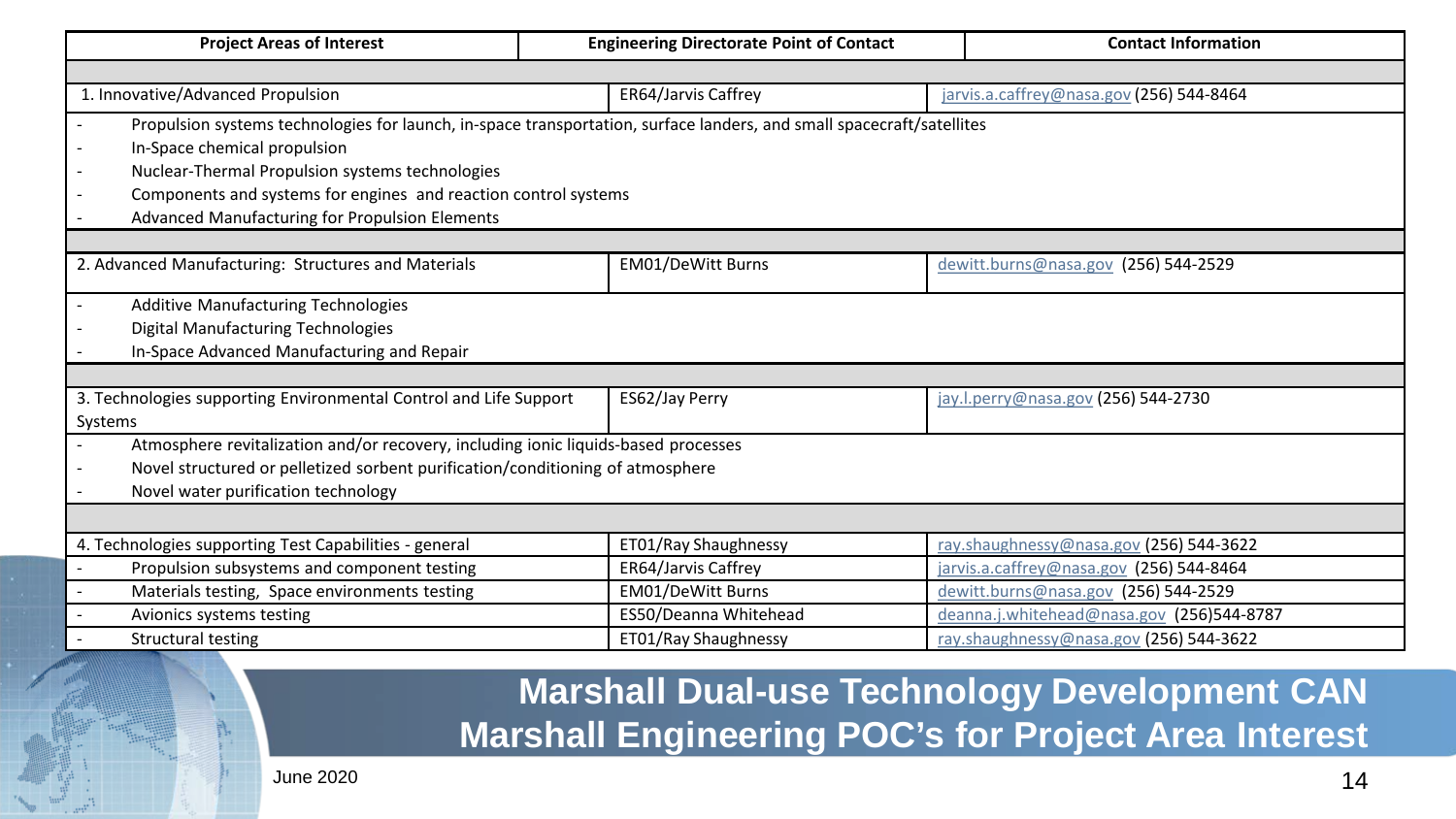| <b>Project Areas of Interest</b>                                                  | <b>Engineering Directorate Point of Contact</b> | <b>Contact Information</b>                 |
|-----------------------------------------------------------------------------------|-------------------------------------------------|--------------------------------------------|
|                                                                                   |                                                 |                                            |
| 5. Technologies supporting Spacecraft Systems                                     | ES01/Leigh Anne McMahon                         | leigh.anne.mcmahon@nasa.gov (256) 544-6768 |
| Miniaturized low-power subsystems                                                 | <b>ES34/Garrick Merrill</b>                     | garrick.merrill@nasa.gov<br>(256)544-4409  |
| Guidance, Navigation and Control (GN&C) systems                                   | EV41/John Rakoczy                               | john.m.rakoczy@nasa.gov<br>(256) 544-1512  |
| Low Mass and Volume Power-harvesting Technologies<br>and Energy Storage Solutions | ES43/Terry Rolin                                | terry.d.rolin@nasa.gov (256) 544-5579      |
| Vehicle Management Systems                                                        | EV43/Dwight England                             | dwight.england@nasa.gov<br>(256) 544-7644  |
| Wireless Instrumentation and Data Systems                                         | ES33/Ian Small                                  | IAN.K.SMALL@NASA.GOV (256) 544-5398        |
| Lander subsystems and components                                                  | <b>ES12/Matt McSavaney</b>                      | Matt.mcsavaney@nasa.gov (256)544-8316      |
| Human In-Space Habitation subsystems                                              | EV74/Charles Dischinger                         | charles.dischinger@nasa.gov (256) 544-9526 |
| Advanced Manufacturing: electronic systems                                        | ES33/Ian Small                                  | IAN.K.SMALL@NASA.GOV (256) 544-5398        |
|                                                                                   |                                                 |                                            |

# **Marshall Dual-use Technology Development CAN Marshall Engineering POC's for Project Area Interest**

June 2020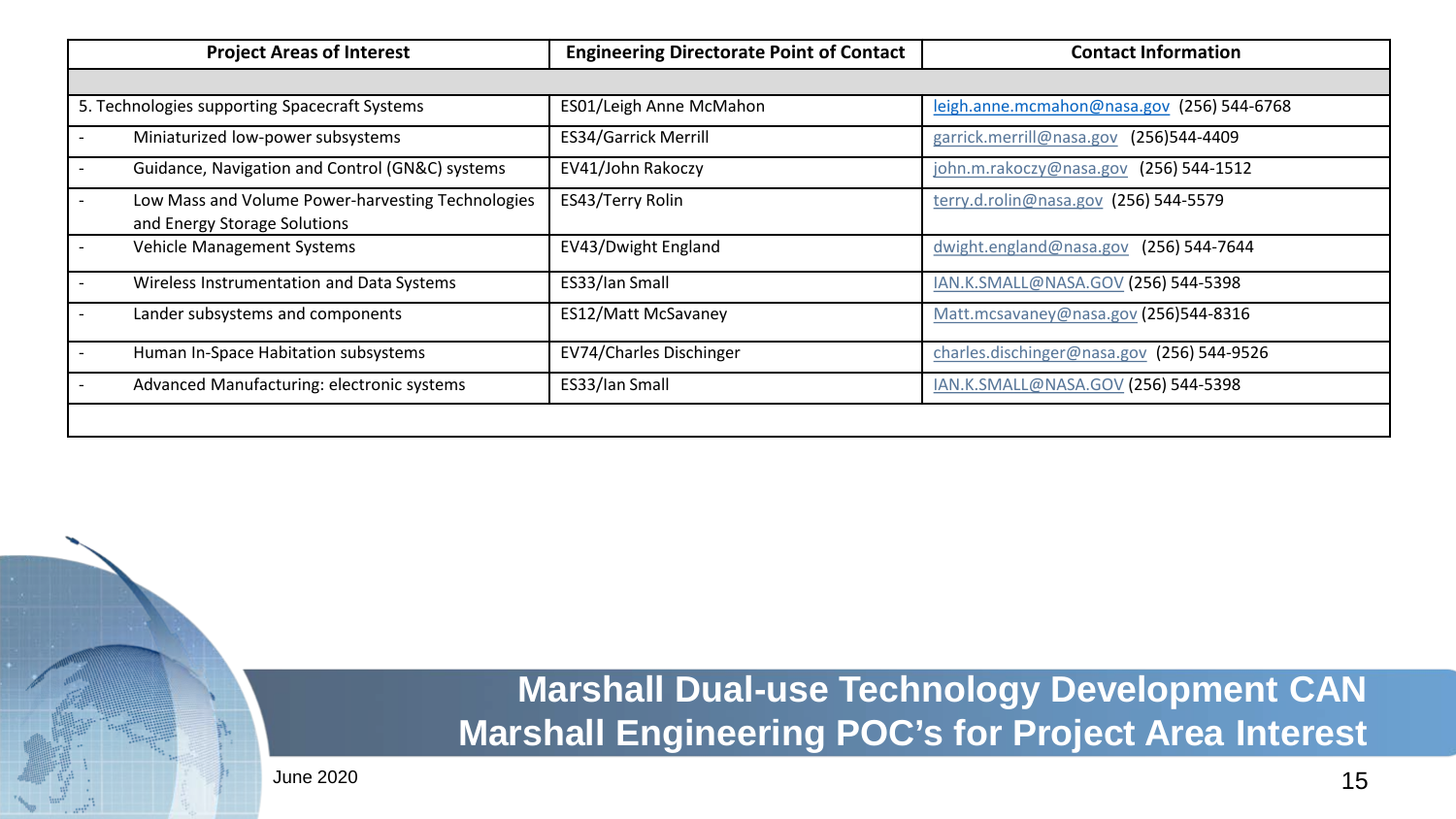| 1.  | <b>Mississippi State University</b> | <b>Additive Manufacturing Process for Fabrication of Large Aerospace</b><br><b>Structures</b>                          |
|-----|-------------------------------------|------------------------------------------------------------------------------------------------------------------------|
| 2.  | <b>Mississippi State University</b> | Improving Inter-laminar Shear Strength of "Out of Autoclave (OOA)"<br><b>Composites</b>                                |
| 3.  | University of Alabama               | <b>LOX Expansion Cycle</b>                                                                                             |
| 4.  | University of Alabama in Huntsville | <b>Optimization of Ultra-capacitors for Energy Storage</b>                                                             |
| 5.  | University of Florida               | <b>Cryogenic Transfer Line Chilldown Correlations in Generalized Fluid</b><br><b>System Simulation Program (GFSSP)</b> |
| 6.  | University of Alabama in Huntsville | Low-Cost Plasma Micropropulsion Using 3-D Printing and Off-the-<br><b>Shelf Components</b>                             |
| 7.  | <b>Utah State University</b>        | Vacuum Test and Plume Contamination Measurements of Novel<br><b>Green-Propellant Thruster for Small Spacecraft</b>     |
| 8.  | University of Alabama in Huntsville | Development of the Ultrasonic Stir Weld (USW) Process                                                                  |
| 9.  | <b>Alabama A&amp;M University</b>   | Development and Characterization of Semiconductor Materials for 3D<br><b>Printing of Electronic Components</b>         |
| 10. | <b>Rice University</b>              | SNAP-IMS: A snapshot hyperspectral imager for Earth Remote<br><b>Sensing</b>                                           |
| 11. | <b>Purdue University</b>            | Characterizing mission and system architectures via analysis of<br>operational and developmental interdependencies     |
|     |                                     |                                                                                                                        |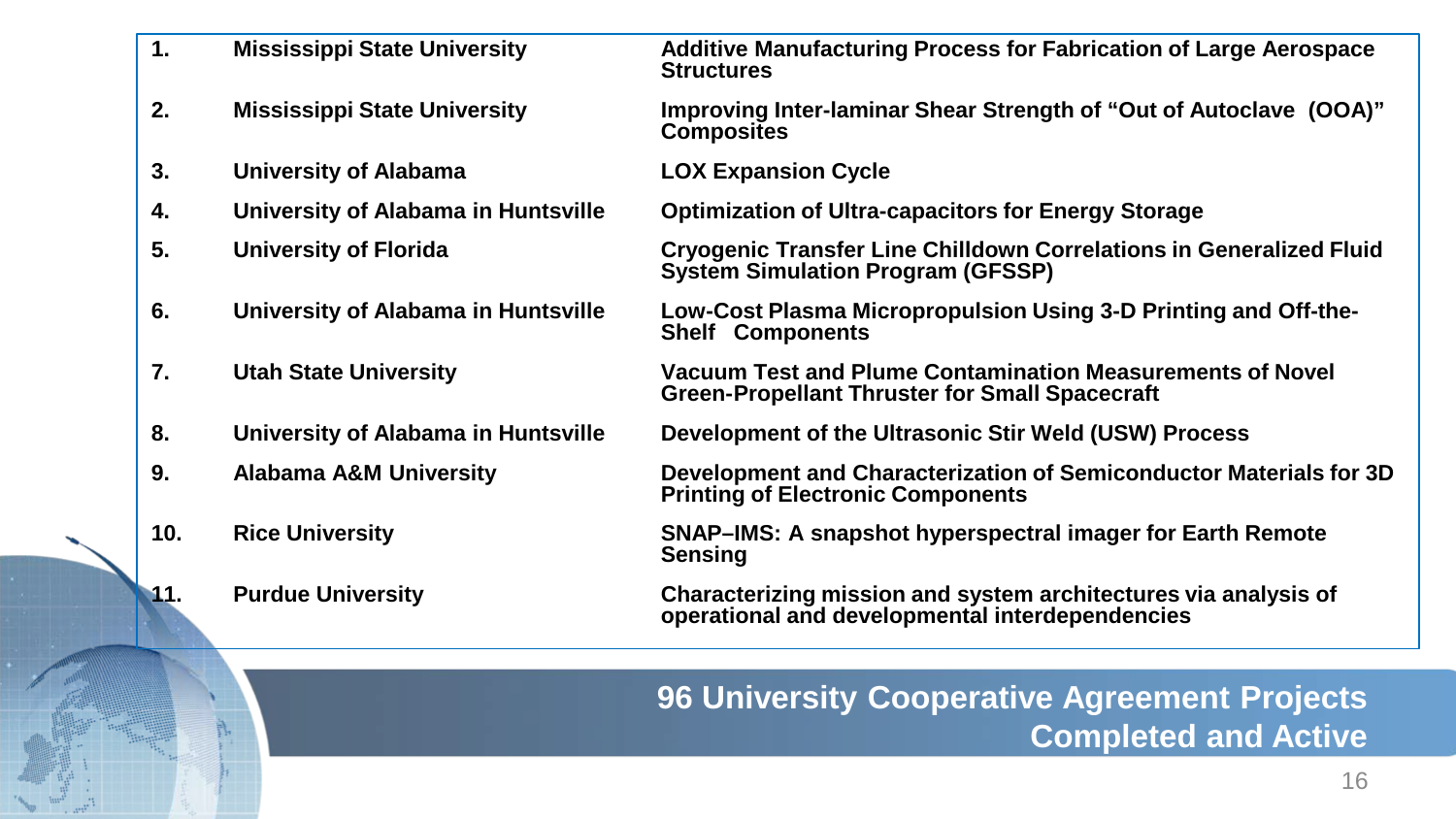| 12.             | <b>Massachusetts Institute of Technology</b> | Dual Mode Green Propulsion Proof of Concept: Providing Both<br>Innovative Green Propulsion and Micro Propulsion for Small Spacecraft                                               |
|-----------------|----------------------------------------------|------------------------------------------------------------------------------------------------------------------------------------------------------------------------------------|
| 13.             | <b>Missouri University of S&amp;T</b>        | <b>Multi-Mode Micro-Propulsion for Small Spacecraft</b>                                                                                                                            |
| 14.             | <b>Navaho Tribal University</b>              | <b>Hydrocracking Biomass for Rocket Fuel</b>                                                                                                                                       |
| 15.             | <b>Auburn University</b>                     | Octocopter Testing of Low-Cost Automotive Sensors for Lunar and<br><b>Planetary Landing</b>                                                                                        |
| 16.             | University of Alabama in Huntsville          | A Variable Step-size Control for Long Time Transient Simulation of<br><b>Cryogenic Heat Transfer Problems Using Generalized Fluid System</b><br><b>Simulations Program (GFSSP)</b> |
| 17.             | <b>Virginia Tech University</b>              | Supersonic Testing of a Neutral Wind/Drag Detector for LEO                                                                                                                         |
| 18.             | <b>Auburn University</b>                     | <b>Chaos Baseband Transmitter and Receiver</b>                                                                                                                                     |
| 19.             | <b>University of Alabama</b>                 | <b>LOX Expander Cycle (LEC)</b>                                                                                                                                                    |
| 20.             | <b>Florida Institute of Technology</b>       | <b>SVGS-Based Navigation of RINGS onboard ISS</b>                                                                                                                                  |
| $\overline{21}$ | University of Alabama in Huntsville          | <b>Fatigue Behavior of Free Form, Additively Manufactured Inconel 718</b>                                                                                                          |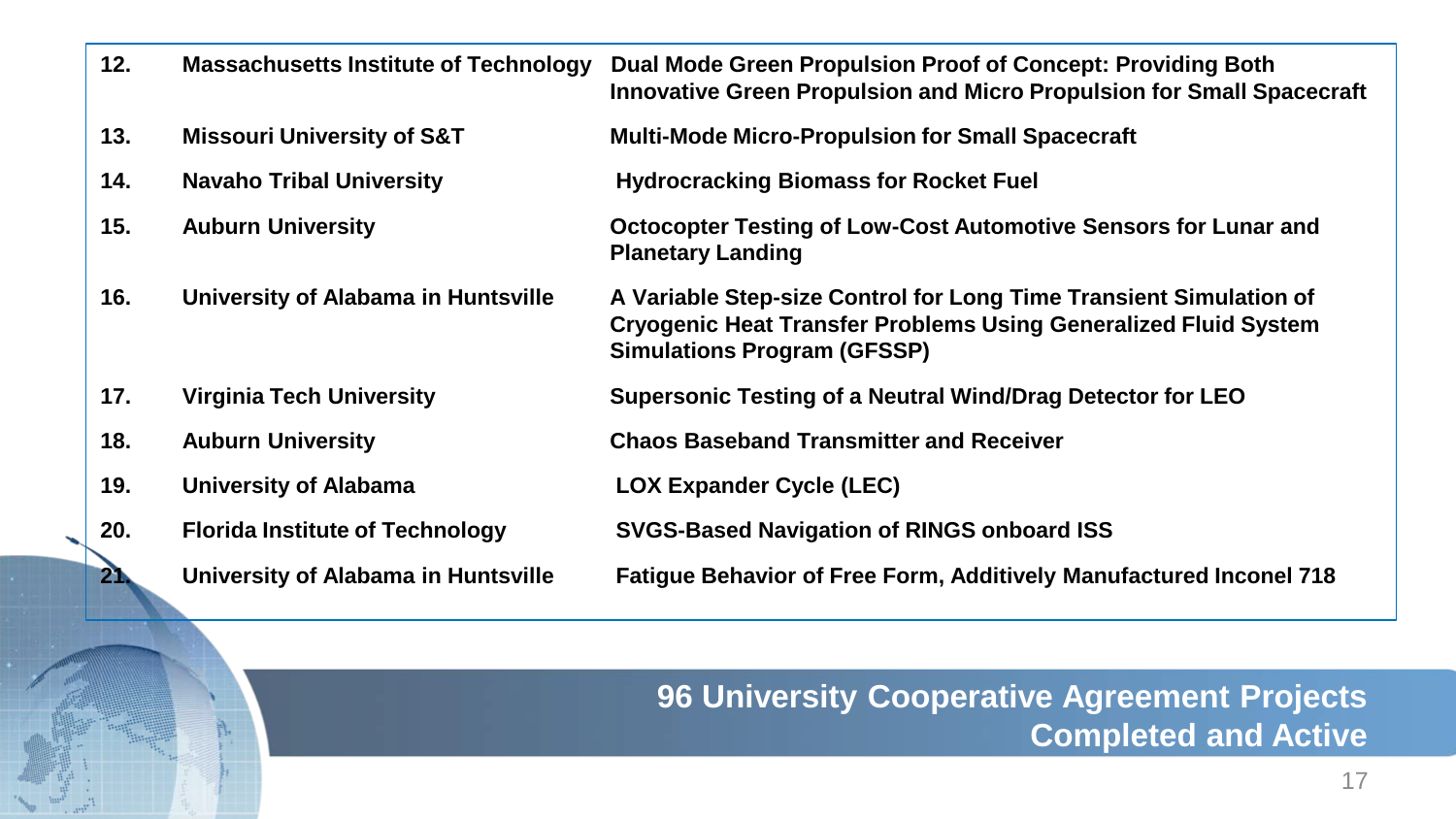| 22. | <b>Rutgers University</b>           | Wireless, Multi-coil Readers for Structural Health Monitoring                                                    |
|-----|-------------------------------------|------------------------------------------------------------------------------------------------------------------|
| 23. | The George Washington University    | µCAT Thruster Technology for Attitude Control and Primary<br><b>Propulsion for Small Spcecrafts and Cubesats</b> |
| 24. | University of Alabama in Huntsville | Spark Plasma Sintered (SPS) Ultracapacitors for Space Applications                                               |
| 25. | <b>University of Louisville</b>     | <b>Process Characterization for Lightweight Geometries Using PBF</b><br><b>Additive Manufacturing</b>            |
| 26. | <b>University of Maine</b>          | <b>Wireless Deflection Sensor System for Ground Structural Tests</b>                                             |
| 27. | <b>Mississippi State University</b> | A balloonsat service bus for the Rice U snapshot hyperspectral<br>imager                                         |
| 28. | <b>University of Arkansas</b>       | <b>Characterization of LTCC-manufactured Electrostatic Thruster</b><br>(LTCC-ET)                                 |
| 29. | University of Alabama in Huntsville | Advanced processing techniques to produce tooling materials for<br>friction stir welding                         |
| 30. | <b>Utah State University</b>        | <b>Performance Optimization of 3-D Printed Hybrid Rocket Fuel</b><br><b>Materials</b>                            |
| 31. | <b>Louisiana State University</b>   | <b>Technology Development for Advanced Gravitational Radiation</b><br>and Electromagnetic Counterpart Searches   |
|     |                                     | 97 University Cooperative Agreement Projects                                                                     |
|     | N,                                  | <b>Completed and Active</b>                                                                                      |
|     |                                     |                                                                                                                  |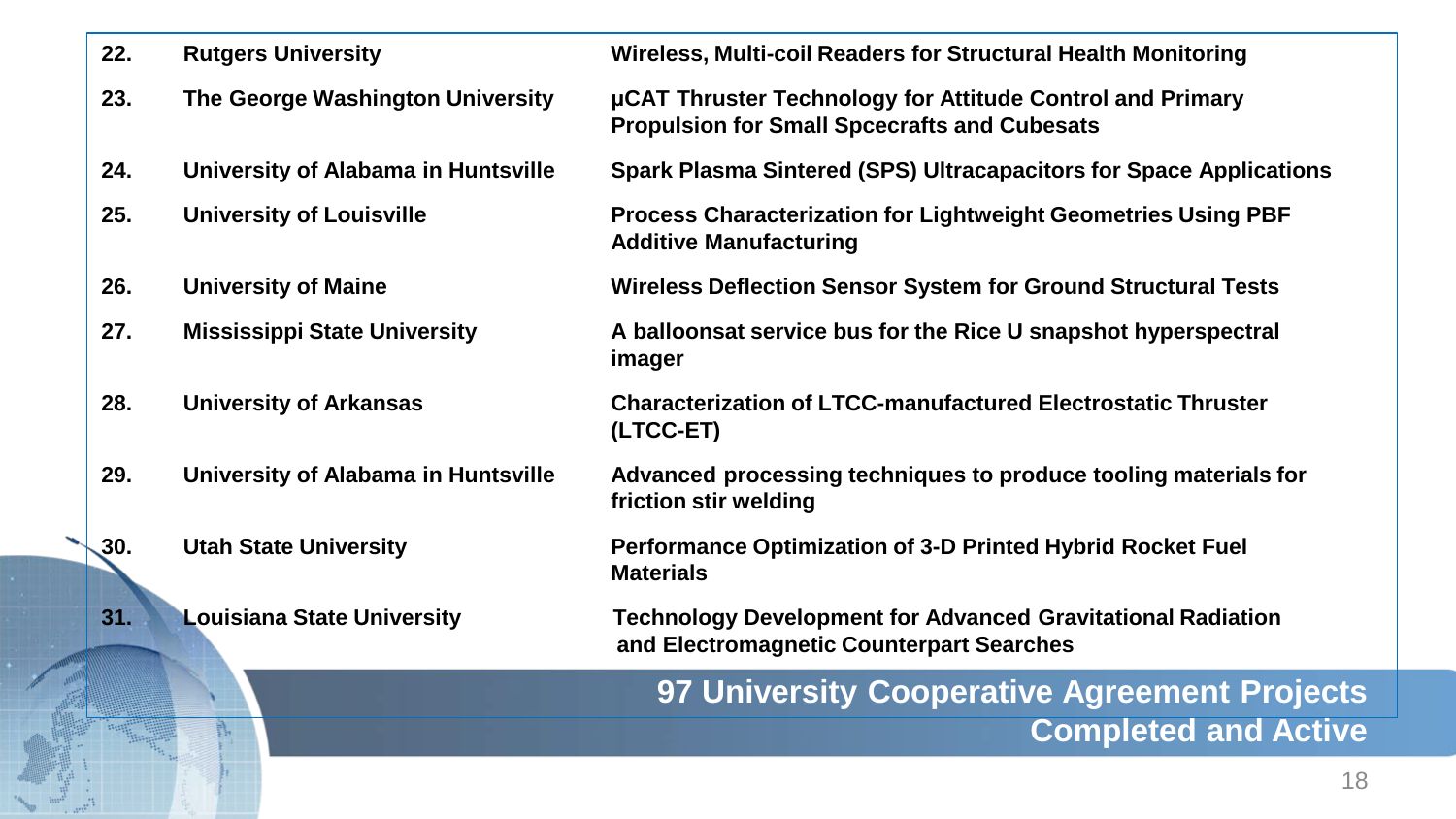| 32. | <b>Utah State University</b>                 | <b>Heterogeneous Strain Measurement during Hot-Fire Testing of</b><br><b>Carbon-Carbon Rocket Nozzles</b>                                    |
|-----|----------------------------------------------|----------------------------------------------------------------------------------------------------------------------------------------------|
| 33. | <b>Auburn University</b>                     | <b>Additive Manufacturing of Durable Mission-Critical Components</b><br>by Establishing Process-Structure-Property-Performance Relationships |
| 34. | University of Alabama in Huntsville          | Processing-Structure-Property Relationship in Additively Manufactured<br><b>Lattice Structure Alloys</b>                                     |
| 35. | University of Alabama in Huntsville          | <b>Optimization of Ferroelectric Ultra-Capacitors for Energy Storage</b><br>- Phase 2                                                        |
| 36. | <b>University of Utah</b>                    | Space Debris Identification and Tracking System Based on a Real-time,<br><b>Adaptive Motion Processing Algorithm</b>                         |
| 37. | <b>Massachusetts Institute of Technology</b> | <b>Thermally Stable Nanocrystalline Nickel Alloys by Powder Metallurgy</b>                                                                   |
| 38. | <b>University of Alabama</b>                 | Numerical Analysis Tool to Predict Fatigue and Failure of Friction Stir Weld<br><b>Pin Tools for SLS Production</b>                          |
| 39. | Univ of Tennessee Space Institute            | <b>Ionic Liquid Propellants for Micro-propulsion</b>                                                                                         |
| 40. | <b>Florida Institute of Technology</b>       | Redeployment of SVGS for Rendezvous and Docking in Space Applications                                                                        |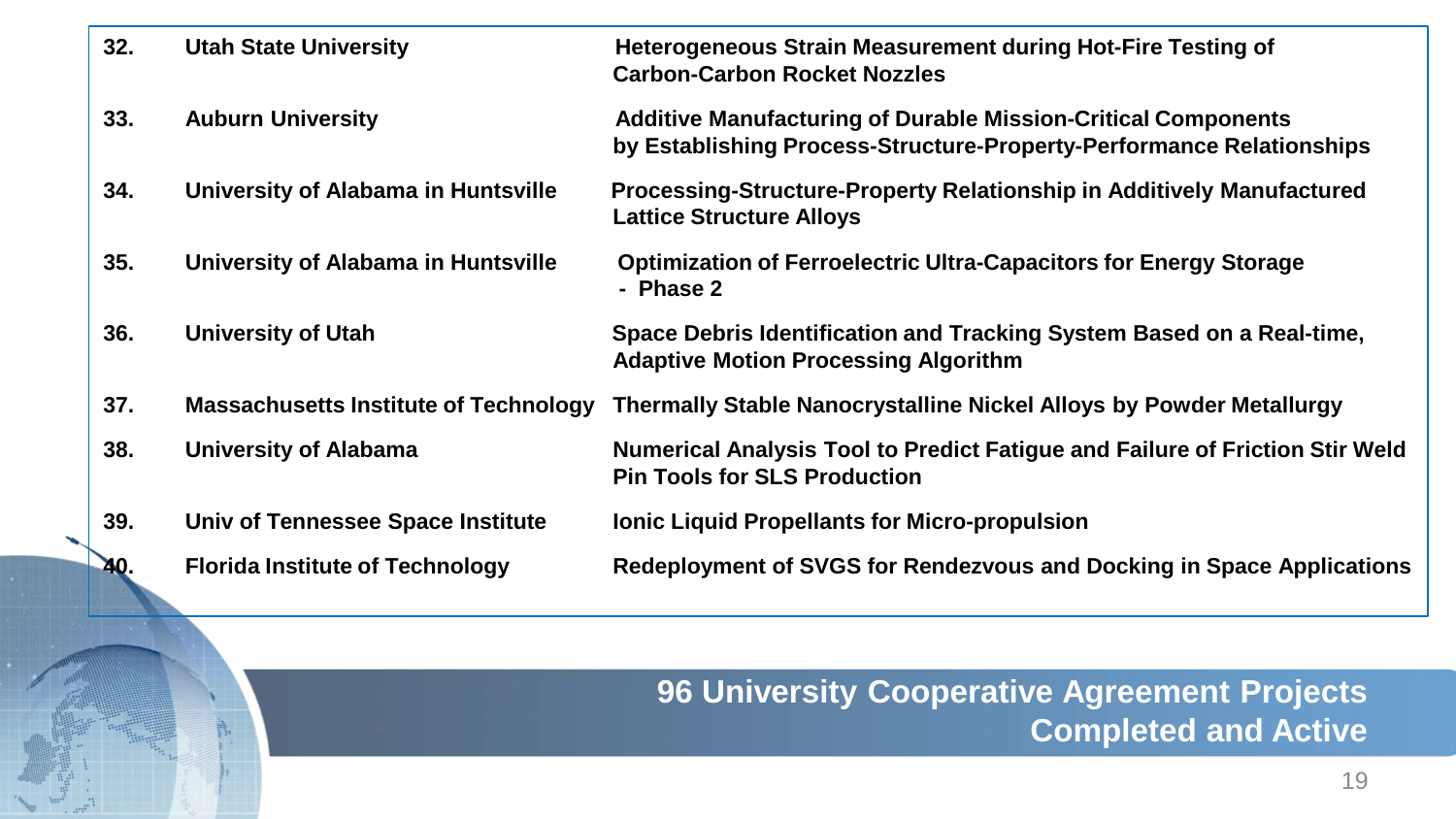| 41.           | Univ of Alabama in Huntsville     | <b>Quantifying Bi-metallic Joints Formed Using a Free-form, Hybrid Process to</b><br>Improve the Reliability and Increase the TRL for an Additive Manufactured Rocket<br><b>Component</b> |
|---------------|-----------------------------------|-------------------------------------------------------------------------------------------------------------------------------------------------------------------------------------------|
| 42.           | <b>Arizona State University</b>   | Preliminary Investigation into Dissolvable Supports for Additively Manufactured<br><b>Inconel 718 Components.</b>                                                                         |
| 43.           | <b>University of Alabama</b>      | <b>Advanced Polymer Materials to Support NASA Technology Needs</b>                                                                                                                        |
| 44.           | Univ of Alabama in Huntsville     | <b>Evaluation of Intelligent Sensor Platforms for 3D Printed Electronics for Space</b><br><b>Applications</b>                                                                             |
| 45.           | <b>Iowa State University</b>      | Novel High Power-to-Weight Ratio Solar Cell on Flexible Polyimide Substrates For<br><b>Space Power Applications</b>                                                                       |
| 46.           | <b>Alabama A&amp;M University</b> | Feasibility Study on the Recycling Method for Material Preparation for the In-Situ<br><b>3D Printing of Electronics</b>                                                                   |
| 47.           | <b>Auburn University</b>          | Improving Dielectric Strength to Achieve a Giant Energy Storage Density in<br><b>Ferroelectric Based Ultra-capacitors</b>                                                                 |
| $\sqrt{48}$ . | Univ of Louisiana Lafayette       | Development of Material Properties of Inconel, Titanium, and Nickel Alloys for<br>Process Optimization of Selective Laser Melting Additive Manufacturing                                  |
| 49.           | <b>Wichita State University</b>   | Study on Development of New Detector Technology for Solar-neutrino Spacecraft                                                                                                             |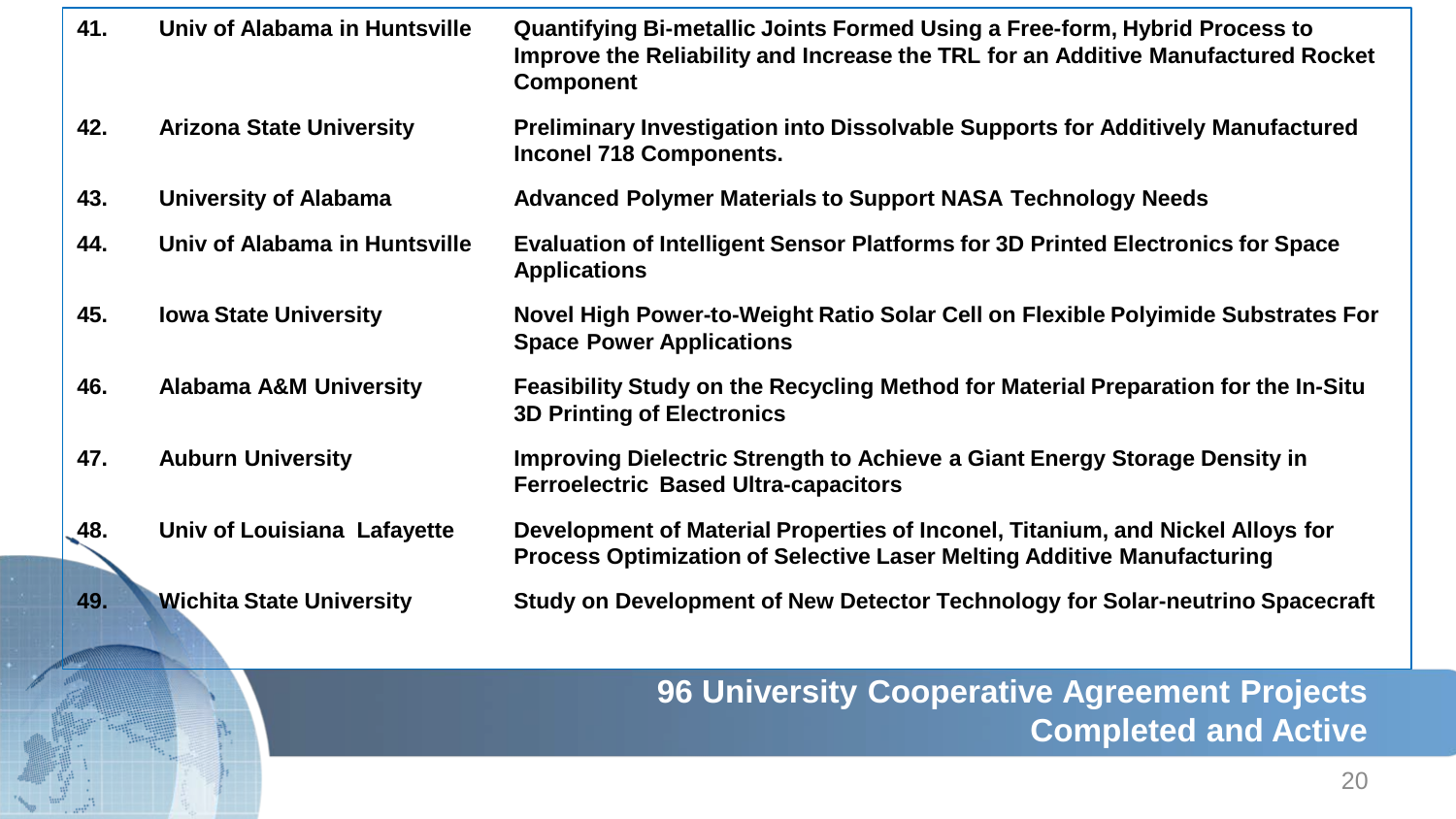| 50. | <b>Cornell University</b>                | Design, Analyze, and Verify the Performance of a 5N Water-Electrolysis<br><b>Small-Sat Propulsion System</b>                      |
|-----|------------------------------------------|-----------------------------------------------------------------------------------------------------------------------------------|
| 51. | University of Alabama in Huntsville      | <b>Engineering robust Friction Stir Welds by Using Digital Manufacturing</b><br><b>Technologies</b>                               |
| 52. | <b>University of Tennessee Knoxville</b> | Printed Metallic Sensors Based on 3D Printing and Laser Sintering of Al<br><b>Nanoinks</b>                                        |
| 53. | University of Texas at El Paso           | <b>Advanced Additive Manufacturing for 1N and 5N Green Propellant Thrusters</b>                                                   |
| 54. | <b>Auburn University</b>                 | Enabling the Digital Twin for Additively-Manufactured Metallic Parts via<br><b>Defect-Sensitive Mechanical Models</b>             |
| 55. | University of Alabama in Huntsville      | A Low-Profile, Reconfigurable Wideband Wireless Antenna for Structural<br><b>Health Monitoring Sensor Applications</b>            |
| 56. | <b>University of Mississippi</b>         | Developing a Novel Method to Bond Planetary Regolith to Form Rigid<br><b>Structures for Space Based Habitats</b>                  |
| 57. | <b>Alabama A&amp;M University</b>        | Damage Tolerance Characterization and Environmental Sensitivity of<br><b>Custom 465 Alloy</b>                                     |
| 58. | University of Alabama in Huntsville      | <b>Evaluation of Alternative Nickel-based Superalloys for Additive</b><br><b>Manufacturing of Liquid Rocket Engine Components</b> |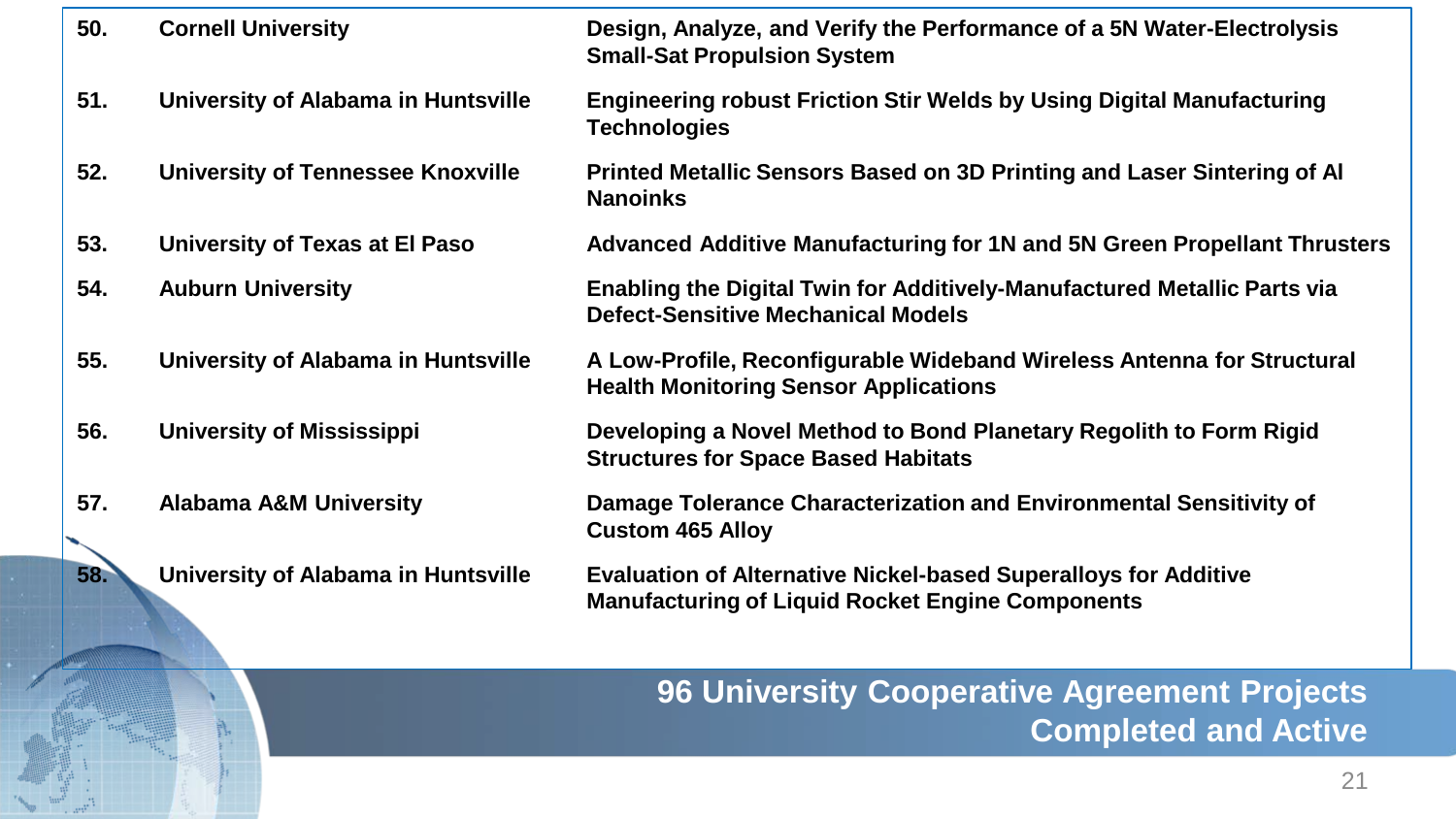| 59. | University of Texas at El Paso      | Additive Manufacture of Porous Zirconium-Carbide for Nuclear Thermal<br><b>Propulsion</b>                    |
|-----|-------------------------------------|--------------------------------------------------------------------------------------------------------------|
| 60. | <b>Iowa State University</b>        | Non-Contact Creep Characterization of High Temperature Materials for<br><b>Nuclear Thermal Propulsion</b>    |
| 61. | <b>Colorado School of Mines</b>     | <b>Process Development of Rapid Powder Removal for Additively</b><br><b>Manufactured GRCop Copper Alloys</b> |
| 62. | University of Massachusetts Amherst | Understanding of Thermophysical Properties Towards Advanced<br><b>Manufacturing of High Entropy Alloys</b>   |
| 63. | University of Alabama in Huntsville | <b>Fatigue Strength and Behavior of Additively Manufactured Lattice Structures</b>                           |
| 64. | <b>Oklahoma State University</b>    | <b>Ionic Liquid-Assisted Extractive Distillation for the Removal of</b><br><b>Dimethylsilanediol</b>         |
| 65. | <b>Tennessee State University</b>   | <b>Cognitive Work Analysis for Manual Steering of Highly Automated Systems</b>                               |
| 66. | <b>Wichita State University</b>     | <b>Pinned Joints of Composite Honeycomb Sandwich Panels</b>                                                  |
| 67. | University of Alabama in Huntsville | Subscale Magnetic Nozzle For Fusion Propulsion Plasma Deflection                                             |
| 68. | <b>University of Washington</b>     | A High Repetition Rate, Scalable, Pulsed PPU for Electric Propulsion<br><b>Applications</b>                  |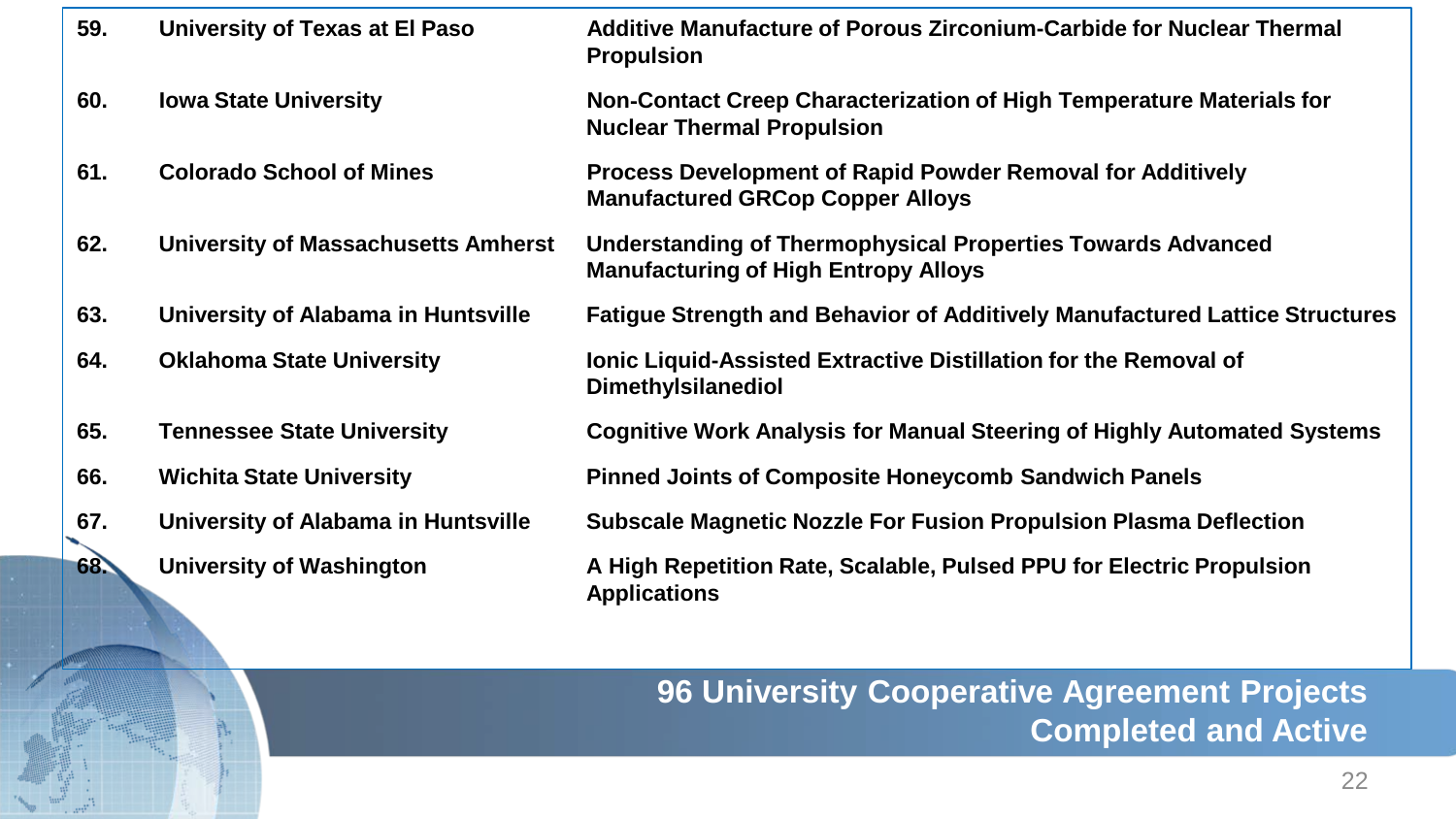| 69.<br><b>Purdue University</b><br>Integrated Green Propulsion Reaction Control System Module for<br><b>Spacecraft and Small Launch Vehicle Applications</b><br>70.<br><b>Dillard University</b><br>Computational Approaches to Understanding the Shape Memory of Ionic<br><b>Polyimides for Additive Manufacturing</b><br>71.<br><b>Auburn University</b><br>Flexible Ultracapacitor Energy Storage Devices for Wearable Crew Health<br><b>Sensor Platforms</b><br>72.<br><b>Mississippi State University</b><br>Towards Steelmaking from Martian Regolith Metals Recovered Using Ionic<br>Liquids<br>73.<br>University of Alabama in Huntsville<br><b>Compact Green Sensors for Electromagnetic Power Harvesting Applications</b><br>74.<br><b>University of Alabama</b><br>Utilizing Synthetic and In Situ-Generated Materials for Additive<br><b>Manufacturing</b><br>75.<br><b>University of Florida</b><br>Measurement of Interfacial Tension of Additive Materials using the<br><b>Electrostatic Levitation System (ELS)</b><br>Designing Ionic Liquids Based Adsorbent for Treating Dimethylsilanediol<br>76.<br>University of Nevada, Las Vegas<br><b>Contaminated Water in International Space Station</b><br><b>77.</b><br><b>Georgia Institute of Technology</b><br><b>Ionic Liquid Interactions with Functionalized Carbon Nanotubes for</b><br><b>Supercapacitors</b><br>78.<br><b>Brigham Young University</b><br>Developing Microwave CubeSat Sensors for Global Ocean Wind Vectors for<br><b>Eventual Use in a Constellation Providing Near-hourly Revisit</b> |  |  |
|---------------------------------------------------------------------------------------------------------------------------------------------------------------------------------------------------------------------------------------------------------------------------------------------------------------------------------------------------------------------------------------------------------------------------------------------------------------------------------------------------------------------------------------------------------------------------------------------------------------------------------------------------------------------------------------------------------------------------------------------------------------------------------------------------------------------------------------------------------------------------------------------------------------------------------------------------------------------------------------------------------------------------------------------------------------------------------------------------------------------------------------------------------------------------------------------------------------------------------------------------------------------------------------------------------------------------------------------------------------------------------------------------------------------------------------------------------------------------------------------------------------------------------------------------------------------------------|--|--|
|                                                                                                                                                                                                                                                                                                                                                                                                                                                                                                                                                                                                                                                                                                                                                                                                                                                                                                                                                                                                                                                                                                                                                                                                                                                                                                                                                                                                                                                                                                                                                                                 |  |  |
|                                                                                                                                                                                                                                                                                                                                                                                                                                                                                                                                                                                                                                                                                                                                                                                                                                                                                                                                                                                                                                                                                                                                                                                                                                                                                                                                                                                                                                                                                                                                                                                 |  |  |
|                                                                                                                                                                                                                                                                                                                                                                                                                                                                                                                                                                                                                                                                                                                                                                                                                                                                                                                                                                                                                                                                                                                                                                                                                                                                                                                                                                                                                                                                                                                                                                                 |  |  |
|                                                                                                                                                                                                                                                                                                                                                                                                                                                                                                                                                                                                                                                                                                                                                                                                                                                                                                                                                                                                                                                                                                                                                                                                                                                                                                                                                                                                                                                                                                                                                                                 |  |  |
|                                                                                                                                                                                                                                                                                                                                                                                                                                                                                                                                                                                                                                                                                                                                                                                                                                                                                                                                                                                                                                                                                                                                                                                                                                                                                                                                                                                                                                                                                                                                                                                 |  |  |
|                                                                                                                                                                                                                                                                                                                                                                                                                                                                                                                                                                                                                                                                                                                                                                                                                                                                                                                                                                                                                                                                                                                                                                                                                                                                                                                                                                                                                                                                                                                                                                                 |  |  |
|                                                                                                                                                                                                                                                                                                                                                                                                                                                                                                                                                                                                                                                                                                                                                                                                                                                                                                                                                                                                                                                                                                                                                                                                                                                                                                                                                                                                                                                                                                                                                                                 |  |  |
|                                                                                                                                                                                                                                                                                                                                                                                                                                                                                                                                                                                                                                                                                                                                                                                                                                                                                                                                                                                                                                                                                                                                                                                                                                                                                                                                                                                                                                                                                                                                                                                 |  |  |
|                                                                                                                                                                                                                                                                                                                                                                                                                                                                                                                                                                                                                                                                                                                                                                                                                                                                                                                                                                                                                                                                                                                                                                                                                                                                                                                                                                                                                                                                                                                                                                                 |  |  |
|                                                                                                                                                                                                                                                                                                                                                                                                                                                                                                                                                                                                                                                                                                                                                                                                                                                                                                                                                                                                                                                                                                                                                                                                                                                                                                                                                                                                                                                                                                                                                                                 |  |  |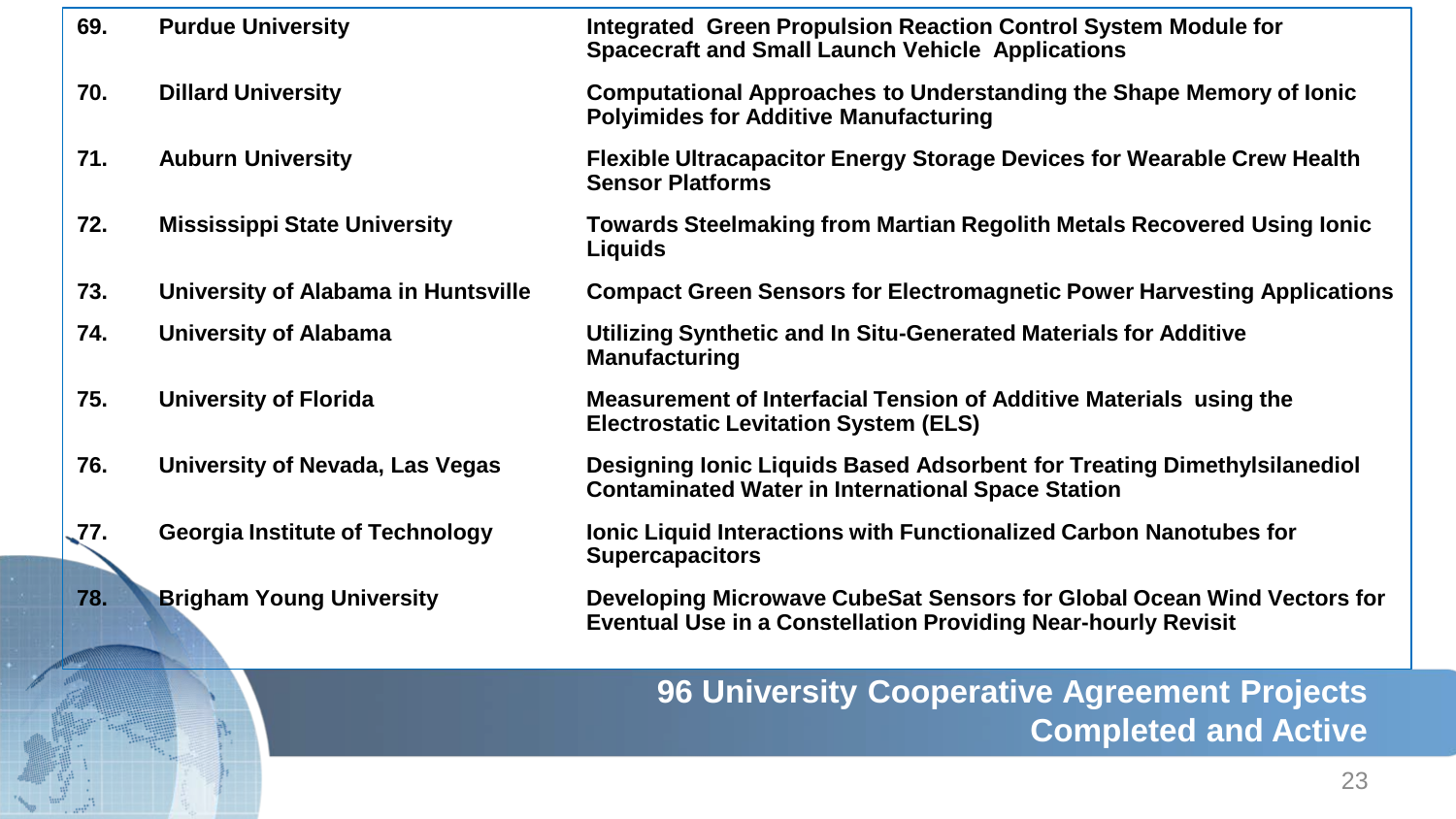| 79. | University of Alabama                     | Development of Metasurface Reflectors to Enable Future Solar Sail Mission                                                                                                                                      |
|-----|-------------------------------------------|----------------------------------------------------------------------------------------------------------------------------------------------------------------------------------------------------------------|
| 80. | <b>Georgia Institute of Technology</b>    | <b>Configurable Propulsion System Controller for Lunar Flashlight</b>                                                                                                                                          |
| 81. | <b>University of New Mexico</b>           | <b>Quantum Limits of Inertial Sensors</b>                                                                                                                                                                      |
| 82. | University of Alabama in Huntsville       | Advanced Tooling Demonstration for Friction Stir Welding of Heat Resistant<br><b>Materials</b>                                                                                                                 |
| 83. | <b>California Institute of Technology</b> | <b>Printable Molecularly Imprinted Polymers for Cortisol Sensing</b>                                                                                                                                           |
| 84. | University of Alabama in Huntsville       | <b>Critical Flow Performance and Mechanical Property Evaluation of Additively</b><br><b>Manufactured Thin-Wall Copper-Chrome-Niobium Alloys</b>                                                                |
| 85. | <b>Florida International University</b>   | Multi-Functional Boron Nitride Nanotube-Reinforced Titanium-Based Metal<br><b>Matrix Composites For Space Vehicles And Structures With Improved Wear</b><br><b>Resistance And Radiation Shielding Property</b> |
| 86. | University of Alabama in Huntsville       | Interface Mixing Mechanisms in the Additive Manufacturing of Copper and<br>Nickel Based Alloys and their Influence on Repeatability and Reliability                                                            |
| 87. |                                           | Missouri Univ of Science & Technology Characterizing the Performance of Ultra-High Temperature Ceramic Fuels                                                                                                   |

**for Nuclear Thermal Propulsion Technology**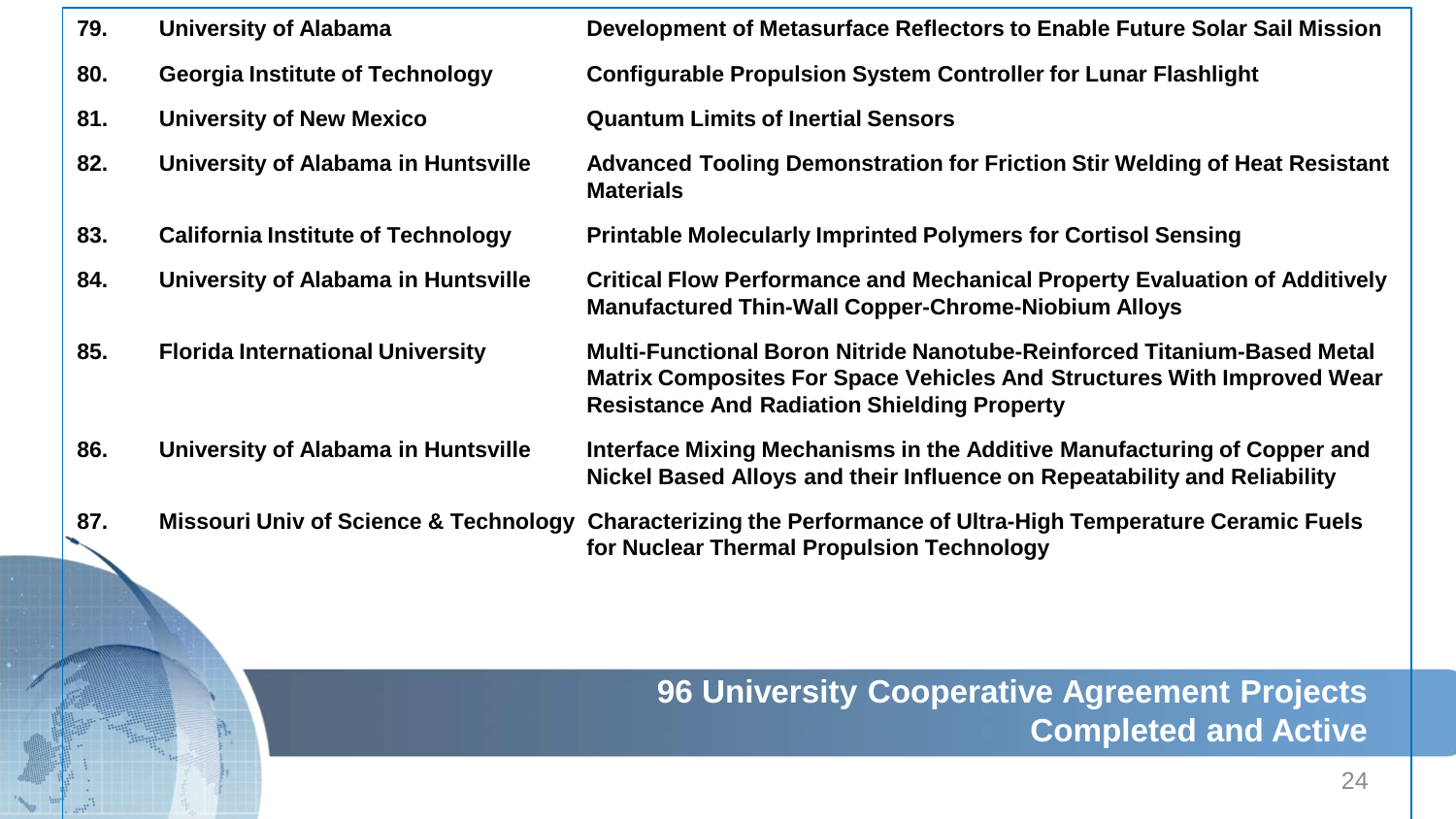| 88.  | <b>Florida Agriculture and Mechanical University</b> |                         | Viability Assessment of Printed Powerless Sensors Structures for<br><b>Aerospace Environment</b>                                                                                                       |
|------|------------------------------------------------------|-------------------------|--------------------------------------------------------------------------------------------------------------------------------------------------------------------------------------------------------|
| 89.  | <b>University of Tennessee, Knoxville</b>            |                         | <b>Enhanced Equipment Isolation in Extreme Vibratory Environments using</b><br><b>Rotational Inertial Devices</b>                                                                                      |
| 90.  | <b>Rowan University</b>                              |                         | Wireless SmallSat Interface Technology for Rapid Mission Integration and<br><b>Post-Deployment Reconfigurability</b>                                                                                   |
| 91.  | <b>Florida Institute of Technology</b>               | <b>Sensor</b>           | Precision Landing of a Hexacopter Drone by Smartphone Video Guidance                                                                                                                                   |
| 92.  | University of Puerto Rico - Mayagüez                 |                         | Low Melting Point Metallic Suspension Nano-composite PCM as a<br><b>Thermal Solution for More-Electric Systems</b>                                                                                     |
| 93.  | <b>Ohio State University</b>                         | <b>Applications</b>     | <b>Mechanical Properties Evolution During Friction Stir Welding of</b><br>SLS Space Launch System (Artemis) Relevant Alloys Al-alloy for<br><b>Enhanced Process Capability in Structural Aerospace</b> |
| 94.  | University of California, Irvine                     | <b>Control in Space</b> | <b>Polymer Coatings with Glass Bubbles for Thermal Radiation</b>                                                                                                                                       |
| -95. | <b>Tennessee Technological University</b>            |                         | Quasi-Wireless Capacitive (QWiC) Surface Power for Adaptive and<br>Reconfigurable Sensor Elements on Space Infrastructure                                                                              |
| 96.  | <b>Southern University</b>                           |                         | <b>Investigating Autonomous Healing of Cracks in Lightweight,</b><br><b>Aerospace-Grade Materials Systems</b>                                                                                          |
|      |                                                      |                         | 96 University Cooperative Agreement Projects<br><b>Completed and Active</b>                                                                                                                            |

25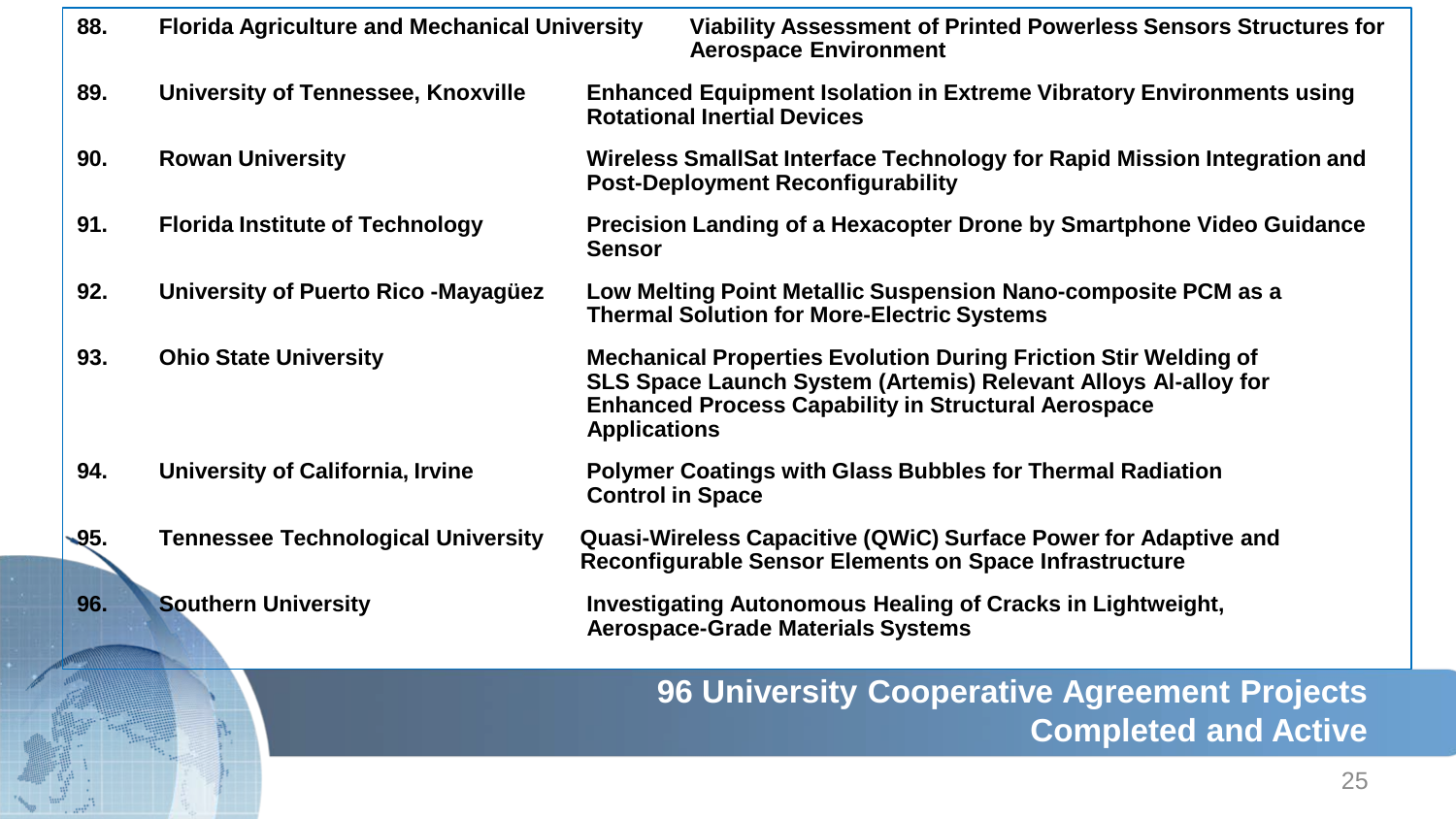| 1.               | Moog Inc.                                                              | Orbital Maneuvering Vehicle (OMV) for ESPA-Based NASA R&T Platform                             |
|------------------|------------------------------------------------------------------------|------------------------------------------------------------------------------------------------|
| 2.               | <b>Ball Aerospace Corporation</b><br><b>Technologies</b>               | Road Mapping for the Technology Infusion of Storable Green Propellant                          |
| 3.               | <b>Innovative Scientific Solutions, Inc.</b><br>(with Univ of Alabama) | <b>Enabling Fast Responding Pressure-Sensitive Paint Systems in</b><br><b>B/D Wind Tunnels</b> |
| 4.               | ai-one, inc<br>(with ISC Consulting Group)                             | <b>NASA Topic-Mapper</b>                                                                       |
| 5.               | <b>Arctic Slope Technical Services</b>                                 | <b>Electrical Ignition of Green Monopropellants</b>                                            |
| 6.               | <b>Draper Laboratory</b>                                               | Interplanetary Radiation and Fault Tolerant Mini-Star Tracker System                           |
| 7.               | <b>Siemens</b>                                                         | <b>Immersive Decision Making Environment for Mission Driven Technology</b><br><b>Alignment</b> |
| 8.               | The Software Shop, Inc.                                                | <b>Concept Analysis using Natural Language Understanding (NLU)</b>                             |
| 9.               | <b>Analytical Mechanics Associates, Inc.</b>                           | <b>Green Propellant Management for Small Satellites</b>                                        |
| 10.              | Volunteer Aerospace, Inc.                                              | <b>Characterizing Effects of Potential Build Induced Defects in SLM</b><br><b>Components</b>   |
| $\blacktriangle$ | <b>Masten Space Systems, Inc.</b>                                      | Electric Pump for 5,000 lbf Class LOX/Methane Engine                                           |
| 12.              | <b>Rocketstar, LLC</b>                                                 | Additive Manufactured Throttleable Pintle Injector                                             |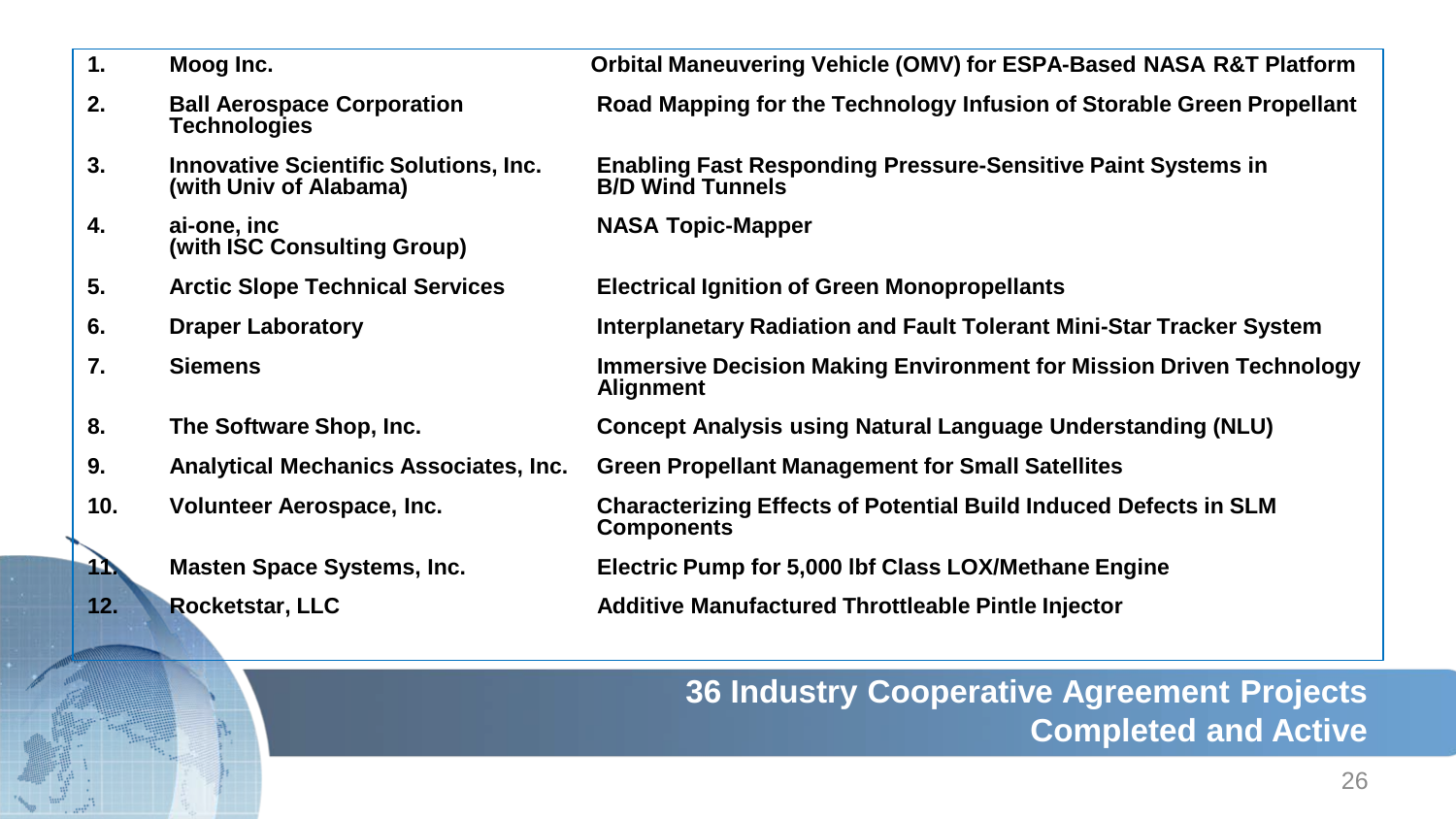| 13. | <b>NeXolve Corp</b>              | Atomic Oxygen Resistant Nanocomposite Coating for Replacement of<br><b>Cover Glass Coatings on Solar Cells</b>                         |
|-----|----------------------------------|----------------------------------------------------------------------------------------------------------------------------------------|
| 14. | nScrypt Inc.                     | A Carbon Nanotube Composite Strain Sensor for use in Aerospace<br><b>Structures</b>                                                    |
| 15. | Hamilton Sundstrand, Inc. (UTAS) | Water Condensation and Separation for Closed-Loop Life Support Water<br><b>Extraction Pump (WExPump)</b>                               |
| 16. | Scroll Labs, Inc.                | Gas Compression for Closed-Loop Life Support Water Extraction Pump<br>(WExPump)                                                        |
| 17. | <b>Busek Co. Inc.</b>            | <b>BGT-X5 Green Prop Thruster for Small Spacecraft and</b><br><b>Cubesats</b>                                                          |
| 18. | <b>Plasma Processes, LLC</b>     | Electrodeposition of Platinum Group Metals (PGM) from Low<br><b>Temperature Molten Salts</b>                                           |
| 19. | <b>Pickens Innovations</b>       | 3-way/2-position Valve for Cryogenic Applications                                                                                      |
| 20. | <b>Veloxint Corporation</b>      | <b>Transformational Nanocrystalline Metal Alloys for Lightweight</b><br><b>Components</b>                                              |
| 21. | <b>DM3D Technology</b>           | Free Form Fabrication of a Demonstration RS25 Jacket Part using Large<br><b>Scale Direct Metal Deposition (DMD) Additive Technique</b> |
| 22. | <b>Castheon Inc.</b>             | Additive Manufacturing of Refractory Metal Nb Alloy C103 for Propulsion<br><b>Applications</b>                                         |
| 23. | <b>Creative Technology, LLC</b>  | <b>Exploration for Space Applications of Write Once, Read Forever (WORF)</b><br><b>Gamma-ray Impervious Data Storage System</b>        |
|     |                                  | <b>36 Industry Cooperative Agreement Projects</b>                                                                                      |

**Completed and Active**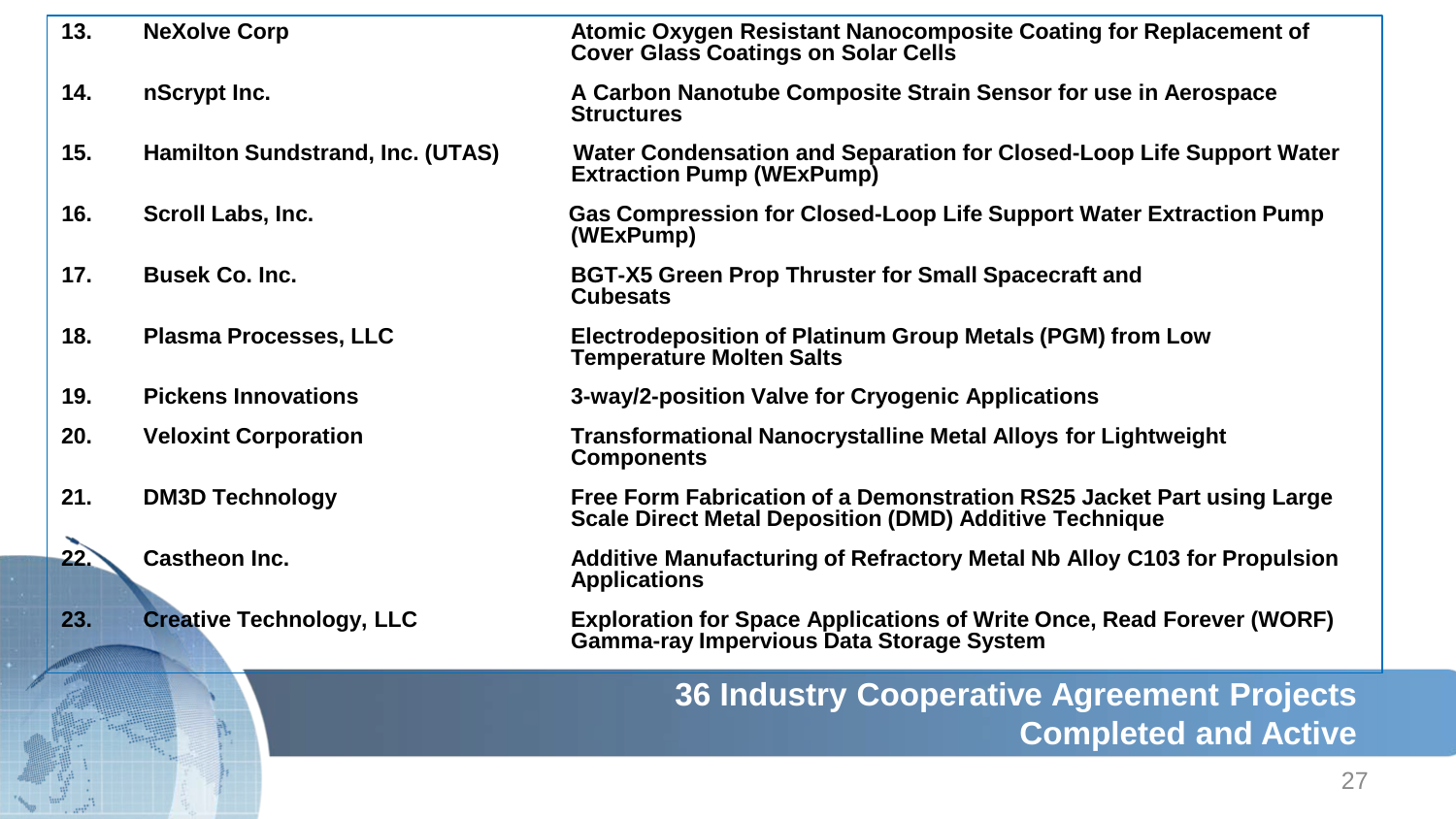| 24.          | <b>EOS North America</b>                             | Ultra-Fine Metal Lattice Structure Produced With DMLS Process on<br><b>EOS M100 Machine</b>                              |
|--------------|------------------------------------------------------|--------------------------------------------------------------------------------------------------------------------------|
| 25.          | <b>CFD Research Corporation</b>                      | <b>Computational Fluid Dynamics (CFD) Modeling of the</b><br><b>Self-Reacting Friction Stir Welding (SR-FSW) Process</b> |
| 26.          | <b>AGILE Space (formerly AMPT)</b>                   | <b>Additively Manufactured Advanced Space Engines</b>                                                                    |
| 27.          | <b>Techmer PM</b>                                    | <b>Polymer Based Metal Replacement Materials</b>                                                                         |
| 28.          | <b>Frontier Aerospace Corporation</b>                | Development of a Low Cost, Low Pressure, Light Weight, MON/MMH<br>Bi-prop 100lb Thruster with 300 lsp.                   |
| 29.          | <b>Von Braun Center for Science &amp; Innovation</b> | Eureka - Model Based Systems Approach for Space Architecture<br><b>Definition</b>                                        |
| 30.          | <b>GE Additive</b>                                   | Large-Scale Direct Metal Laser Melting (DMLM) Development for<br><b>RS-25 Block IV Application</b>                       |
| 31.          | <b>Formalloy LLC</b>                                 | Laser Metal Deposition of Copper-Alloys for Commercial Space<br><b>Heat Exchanger Applications</b>                       |
| $32^{\circ}$ | <b>C3 Propulsion</b>                                 | Novel Ionic Liquid Monopropellant Development                                                                            |
| 33.          | <b>Qualtech Systems Inc.</b>                         | <b>Function Propagation Probing Enhancements in TEAMS</b>                                                                |